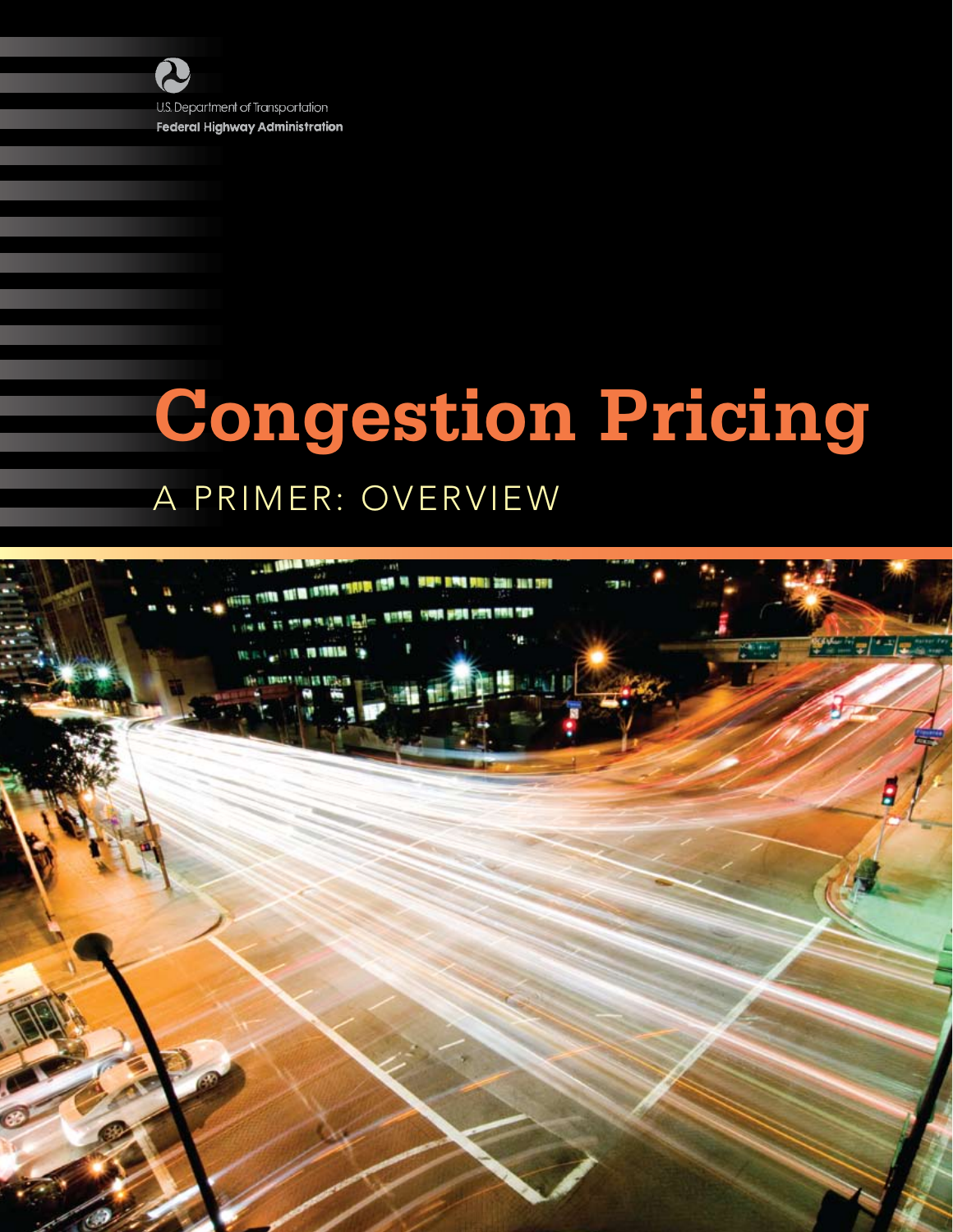# **Quality Assurance Statement**

The Federal Highway Administration (FHWA) provides high quality information to serve Government, industry, and the public in a manner that promotes public understanding. Standards and policies are used to ensure and maximize the quality, objectivity, utility, and integrity of its information. FHWA periodically reviews quality issues and adjusts its programs and processes to ensure continuous quality improvement.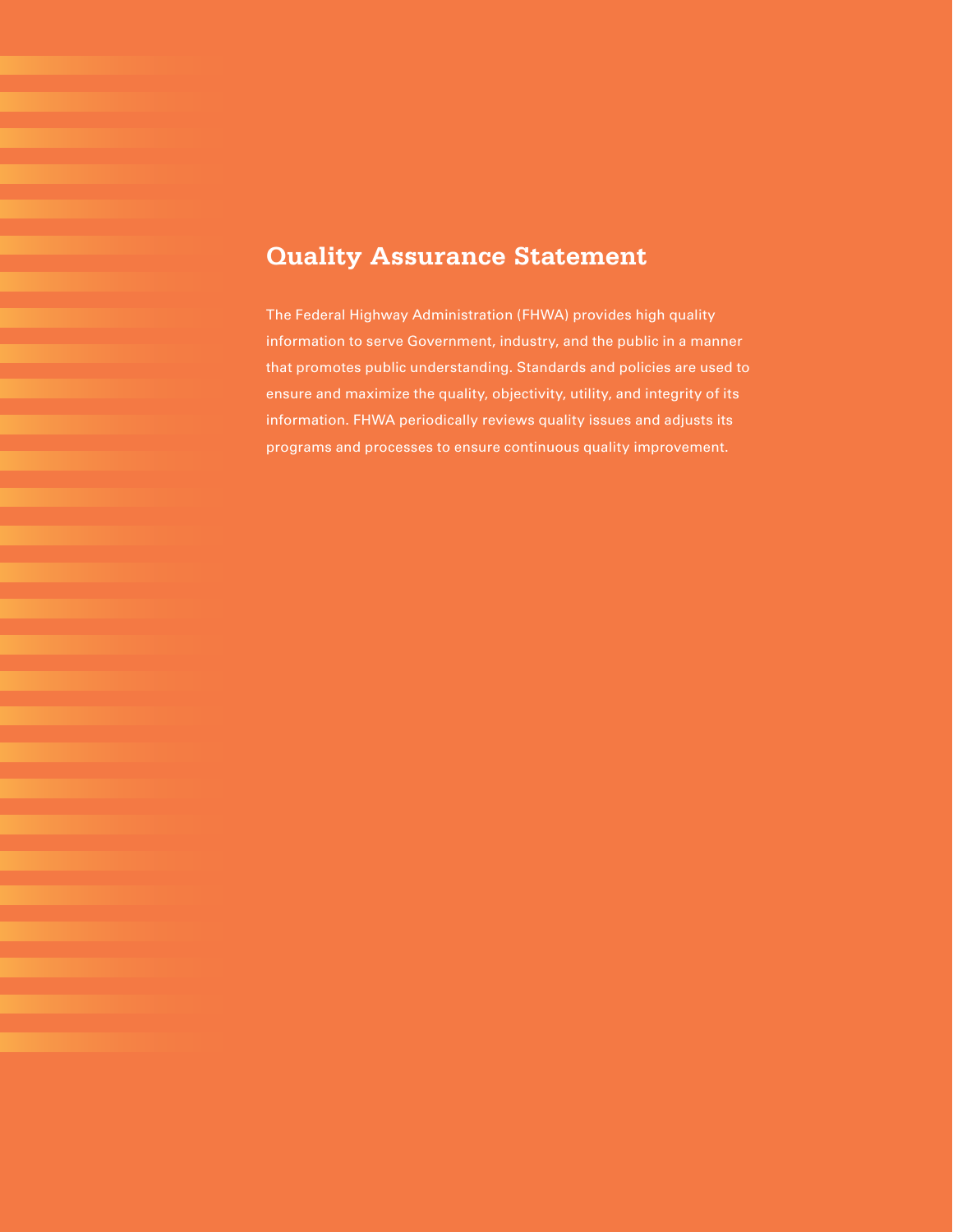

# **Contents**

| The Primer Series and the Purpose of This Volume                                                                                                                                                                                                                                                                                                                                                                                                                                                                                                                                                                                                                                                                                                                                                   | $\overline{2}$                                                             |
|----------------------------------------------------------------------------------------------------------------------------------------------------------------------------------------------------------------------------------------------------------------------------------------------------------------------------------------------------------------------------------------------------------------------------------------------------------------------------------------------------------------------------------------------------------------------------------------------------------------------------------------------------------------------------------------------------------------------------------------------------------------------------------------------------|----------------------------------------------------------------------------|
| <b>The Congestion Problem</b>                                                                                                                                                                                                                                                                                                                                                                                                                                                                                                                                                                                                                                                                                                                                                                      | 3                                                                          |
| Costs of Traffic Congestion                                                                                                                                                                                                                                                                                                                                                                                                                                                                                                                                                                                                                                                                                                                                                                        | $\ensuremath{\mathsf{3}}$                                                  |
| Alarming Trends                                                                                                                                                                                                                                                                                                                                                                                                                                                                                                                                                                                                                                                                                                                                                                                    | 3                                                                          |
| Causes of Congestion                                                                                                                                                                                                                                                                                                                                                                                                                                                                                                                                                                                                                                                                                                                                                                               | $\mathsf 3$                                                                |
| <b>What Is Congestion Pricing?</b>                                                                                                                                                                                                                                                                                                                                                                                                                                                                                                                                                                                                                                                                                                                                                                 | 4                                                                          |
| Technology for Congestion Pricing                                                                                                                                                                                                                                                                                                                                                                                                                                                                                                                                                                                                                                                                                                                                                                  | $\overline{4}$                                                             |
| Variably Priced Lanes                                                                                                                                                                                                                                                                                                                                                                                                                                                                                                                                                                                                                                                                                                                                                                              | 5                                                                          |
| Variable Tolls on Roadways                                                                                                                                                                                                                                                                                                                                                                                                                                                                                                                                                                                                                                                                                                                                                                         | $\mathbf 5$                                                                |
| Zone-Based or Cordon Pricing                                                                                                                                                                                                                                                                                                                                                                                                                                                                                                                                                                                                                                                                                                                                                                       | 6                                                                          |
| Area-Wide or System-Wide Pricing                                                                                                                                                                                                                                                                                                                                                                                                                                                                                                                                                                                                                                                                                                                                                                   | $\overline{7}$                                                             |
| Use of Revenues from Pricing                                                                                                                                                                                                                                                                                                                                                                                                                                                                                                                                                                                                                                                                                                                                                                       | $\overline{7}$                                                             |
| <b>Benefits of Congestion Pricing</b>                                                                                                                                                                                                                                                                                                                                                                                                                                                                                                                                                                                                                                                                                                                                                              | 8                                                                          |
| Benefits to Transit Riders and Carpoolers                                                                                                                                                                                                                                                                                                                                                                                                                                                                                                                                                                                                                                                                                                                                                          | 8                                                                          |
| <b>Benefits to Drivers</b>                                                                                                                                                                                                                                                                                                                                                                                                                                                                                                                                                                                                                                                                                                                                                                         | $9\,$                                                                      |
| <b>Benefits to Businesses</b>                                                                                                                                                                                                                                                                                                                                                                                                                                                                                                                                                                                                                                                                                                                                                                      | 9                                                                          |
| <b>Examples in the United States</b>                                                                                                                                                                                                                                                                                                                                                                                                                                                                                                                                                                                                                                                                                                                                                               | 10                                                                         |
| HOT Lanes on I-15 in San Diego, California                                                                                                                                                                                                                                                                                                                                                                                                                                                                                                                                                                                                                                                                                                                                                         | 10                                                                         |
| SR 91 Express Lanes in Orange County, California                                                                                                                                                                                                                                                                                                                                                                                                                                                                                                                                                                                                                                                                                                                                                   | 10                                                                         |
| Bridge Pricing in Lee County, Florida                                                                                                                                                                                                                                                                                                                                                                                                                                                                                                                                                                                                                                                                                                                                                              | 10                                                                         |
| Oregon's Mileage-Based Pricing Test                                                                                                                                                                                                                                                                                                                                                                                                                                                                                                                                                                                                                                                                                                                                                                | 10                                                                         |
| <b>Examples From Abroad</b><br>Central London<br>Stockholm City Center<br>Singapore<br>Nationwide Truck Pricing in Germany                                                                                                                                                                                                                                                                                                                                                                                                                                                                                                                                                                                                                                                                         | 11<br>11<br>12<br>12                                                       |
| <b>Federal Policy and Programs on Pricing</b>                                                                                                                                                                                                                                                                                                                                                                                                                                                                                                                                                                                                                                                                                                                                                      | 13                                                                         |
| Federal Legislation                                                                                                                                                                                                                                                                                                                                                                                                                                                                                                                                                                                                                                                                                                                                                                                | 13                                                                         |
| U.S. DOT's Congestion Relief Initiative                                                                                                                                                                                                                                                                                                                                                                                                                                                                                                                                                                                                                                                                                                                                                            | 13                                                                         |
| <b>Frequently Asked Questions</b><br>How does electronic tolling work?<br>How does dynamic pricing work?<br>How do out-of-town motorists who don't have a transponder pay?<br>Wouldn't electronic tolling invade a motorist's privacy?<br>How much is the charge?<br>Isn't pricing inequitable toward low-income motorists?<br>Isn't congestion pricing "double taxation"?<br>Won't adjacent free roads get more congested due to diverted traffic?<br>Do people have flexibility to change the time when they travel?<br>Will the public accept congestion pricing?<br>Will congestion pricing lead to privatization of highways?<br>Won't congestion pricing involve high costs for implementation and operation?<br>What effect will congestion pricing have on the quality of the environment? | 15<br>15<br>15<br>15<br>15<br>16<br>16<br>17<br>17<br>17<br>17<br>18<br>18 |
| <b>References</b>                                                                                                                                                                                                                                                                                                                                                                                                                                                                                                                                                                                                                                                                                                                                                                                  | 18<br>20                                                                   |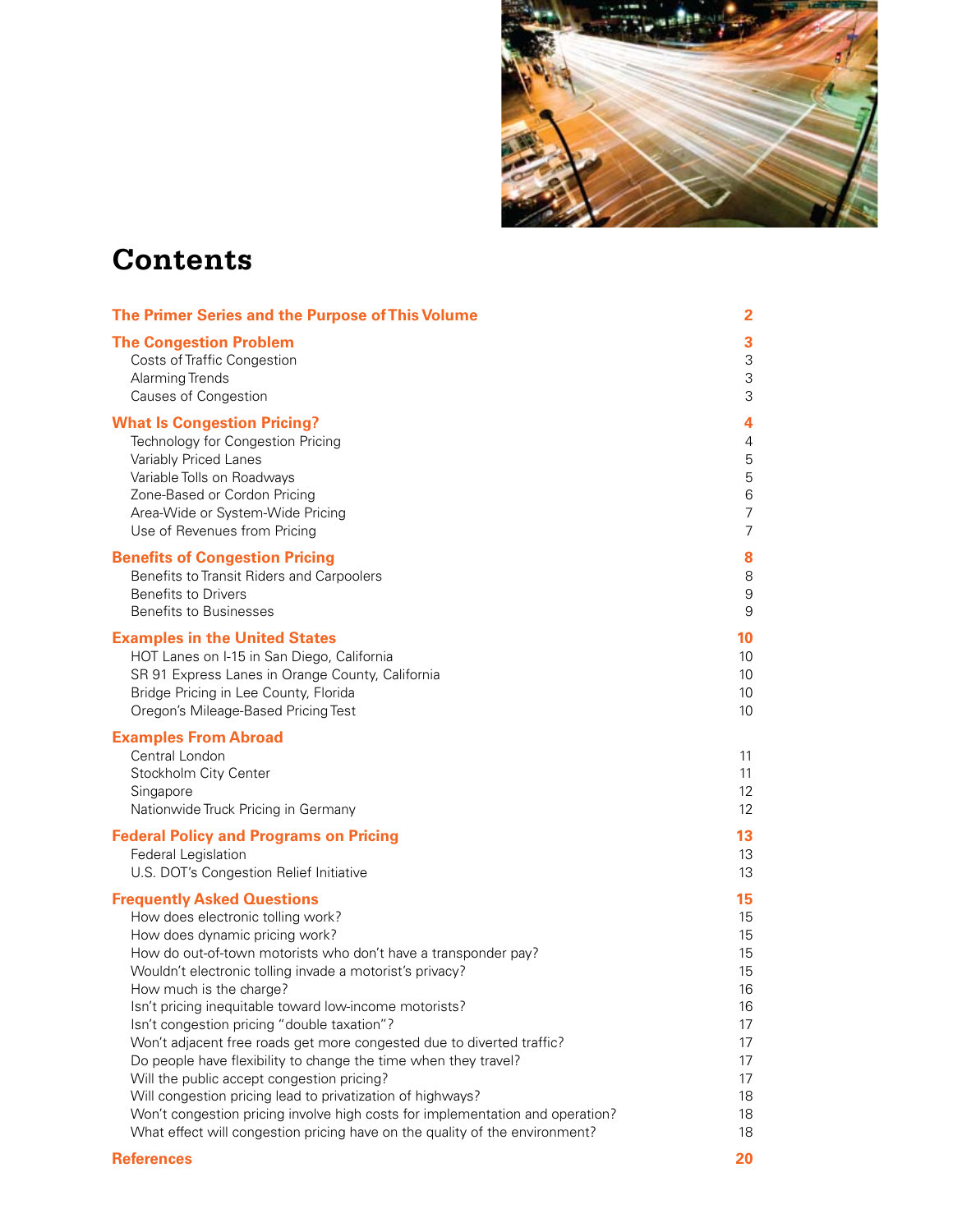# **The Primer Series and the Purpose of This Volume**

#### About This Primer Series

The Congestion Pricing Primer Series is part of FHWA's outreach efforts to introduce the various aspects of congestion pricing to decision-makers and transportation professionals in the United States. The primers are intended to lay out the underlying rationale for congestion pricing and some of the technical issues associated with its implementation in a manner that is accessible to non-specialists in the field. Titles in this series include:

- Congestion Pricing Overview.
- Non-Toll Pricing.
- Technologies That Enable Congestion Pricing.
- Technologies That Complement Congestion Pricing.
- Transit and Congestion Pricing. • Economics: Pricing, Demand,
- and Economic Efficiency. • Income-Based Equity Impacts of Congestion Pricing.

States and local jurisdictions are increasingly discussing congestion pricing as a strategy for improving transportation system performance. In fact, many transportation economists and national transportation experts believe that congestion pricing offers promising opportunities to cost-effectively reduce traffic congestion, improve the reliability of highway system performance, and improve the quality of life for residents, many of whom are experiencing intolerable traffic congestion in regions across the country.

Because congestion pricing is still a relatively new concept in the United States, the Federal Highway Administration (FHWA) is embarking on an outreach effort to introduce the various aspects of congestion pricing to decision-makers and transportation professionals. One element of FHWA's congestion-

pricing outreach program is this Congestion Pricing Primer Series. The aim of the primer series is not to promote congestion pricing or to provide an exhaustive discussion of the various technical and institutional issues one might encounter when implementing a particular project; rather, the intent is to provide an overview of the key elements of congestion pricing, to illustrate the multidisciplinary aspects and skill sets required to analyze and implement congestion pricing, and to provide an entry point for practitioners and others interested in engaging in the congestion-pricing dialogue.

The concept of tolling and congestion pricing is

based on charging for access and use of our roadway network. It places responsibility for travel choices squarely in the hands of the individual traveler, where it can best be decided and managed. The car is often the most convenient means of transportation; however, with a little encouragement, people may find it attractive to change their travel habits, whether through consolidation of trips, car-sharing, by using public transportation, or by simply traveling at lesscongested times. The use of proven and practical demand-management pricing, which we freely use and apply to every other utility, is needed for transportation. Through usage and access fees, on local, regional, and national levels, we can build a fund that supports a sustainable transportation system, while decreasing congestion and improving the environment.

The application of tolling and road pricing to solve local transportation and sustainability problems provides the opportunity to solve transportation problems without federal or state funding. The size of the revenue stream that could be apportioned to where the revenue was generated would mean that a city or region could address its road and public transportation projects with confidence and determination. It could also mean that further gas tax, sales tax, or motor-vehicle registration fee increases are not necessary now or in the future. The idea of congestion pricing is a conceptual first step, not a complete plan of action. It has to be coordinated with other policy measures and environmental measures for sustainability.

Against this background, this Overview primer was produced to explain the concept of congestion pricing and its benefits, to present examples of congestion-pricing approaches implemented in the United States and abroad, and to briefly discuss federal-aid policy and programs related to tolling and pricing.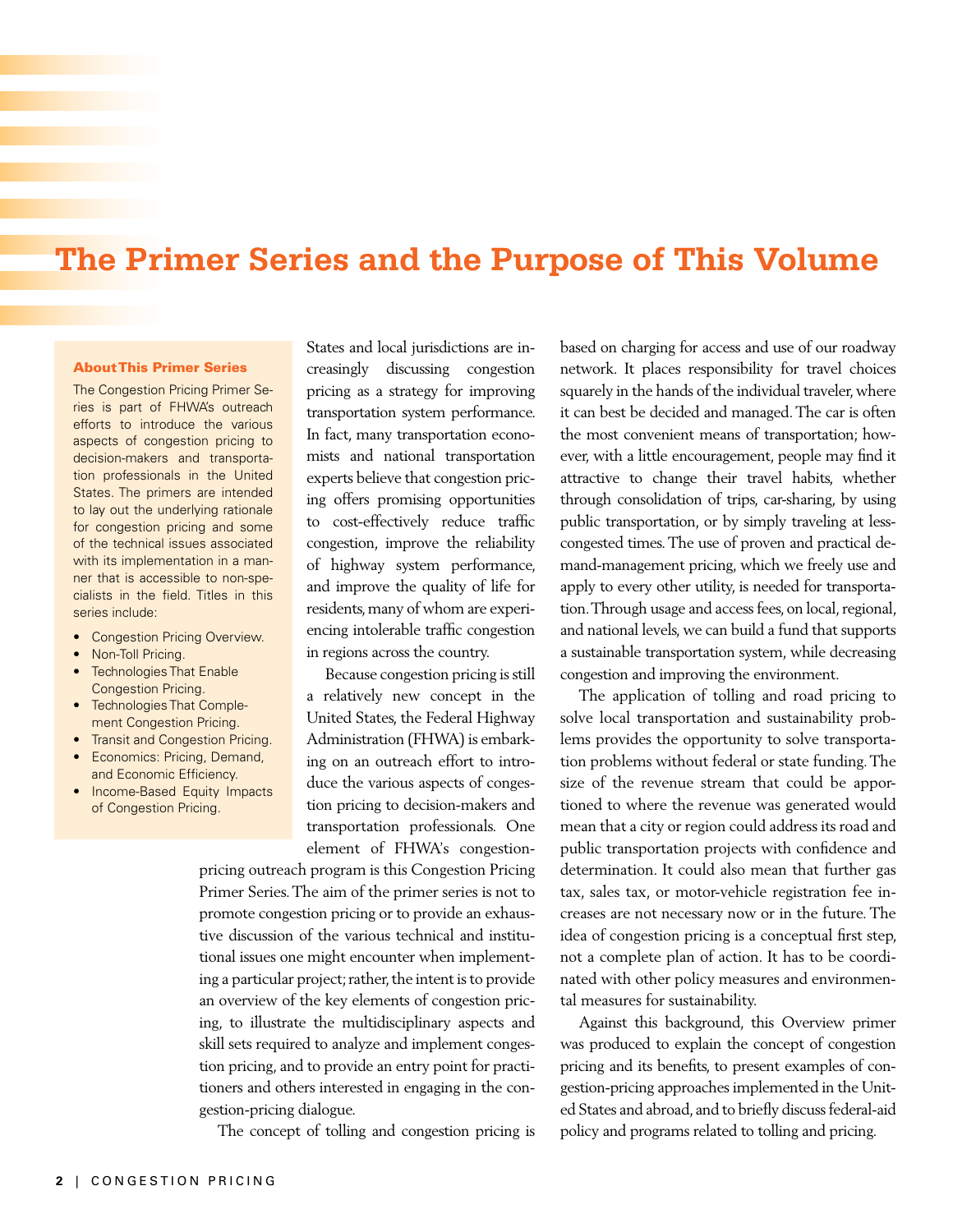# **The Congestion Problem**

#### Costs of Traffic Congestion

Growing congestion in the U.S. transportation network poses a substantial threat to the U.S. economy and to the quality of life of millions of Americans.

Each year, Americans are paying billions of dollars in terms of lost time and productivity, air pollution, and wasted energy. The Texas Transportation Institute's (TTI's) latest survey of mobility in America's 437 urban areas shows that in 2005, traffic congestion resulted in 2.9 billion gallons of wasted fuel and 4.2 billion hours of lost time stuck in traffic. The cost of this delay and wasted fuel totaled \$78 billion in 2005, more than quadruple the comparable cost figure in 1982. TTI's *Urban Mobility Report* also notes that congestion causes the average peak period traveler to spend an extra 38 hours of travel time and consume an additional 26 gallons of

#### National Costs of Congestion (1)

The Texas Transportation Institute estimates the National costs of congestion to be \$78 billion. The lost time and wasted fuel due to congestion equate to 105 million weeks of vacation and 58 fully loaded supertankers, respectively.

fuel, amounting to a cost of \$710 per traveler.<sup>1</sup>

These estimates do not even include the environmental degradation and economic productivity losses caused by traffic congestion and were prepared at a time when fuel prices were considerably lower than they are today.

### Alarming Trends

Traffic congestion levels have increased in every area since 1982. Congestion occurs on more roads more frequently and for longer periods throughout the day, resulting in greater amounts of required travel time than before. Congestion levels have risen in all urbanarea size categories, indicating that even small areas are unable to keep pace with rising demand.

For example, on the basis of current trends, a medium-sized city should expect its congestion in 10 years to be as bad, or worse than, what is currently experienced by a large city. The rate of congestion growth has been greater in rural areas than in urban areas, portending increased congestion in communities of all sizes.

### Causes of Congestion

At its most fundamental level, highway congestion is caused by the lack of a mechanism to efficiently manage use of capacity. When searching for a solution to the congestion problem, most people immediately think of adding a new lane to an overburdened highway. Construction costs for adding lanes in urban areas average \$10–\$15 million per lane mile.2 In general, the funding for this type of construction comes from taxes that drivers pay when buying gas for their vehicles. Overall, funds generated from gas taxes on an added lane during rush hours amount to only \$60,000 a year (based on 10,000 vehicles per day during rush hours, paying fuel taxes amounting to about 2 cents per mile).This amount is grossly insufficient to pay for the lane addition.

The bargain price paid by motorists for use of an expensive new capacity encourages more drivers to use the expanded highway. Introducing congestion pricing on highway facilities discourages overuse during rush hours by motivating people to travel by other modes, such as carpools or transit, or by traveling at other times of the day.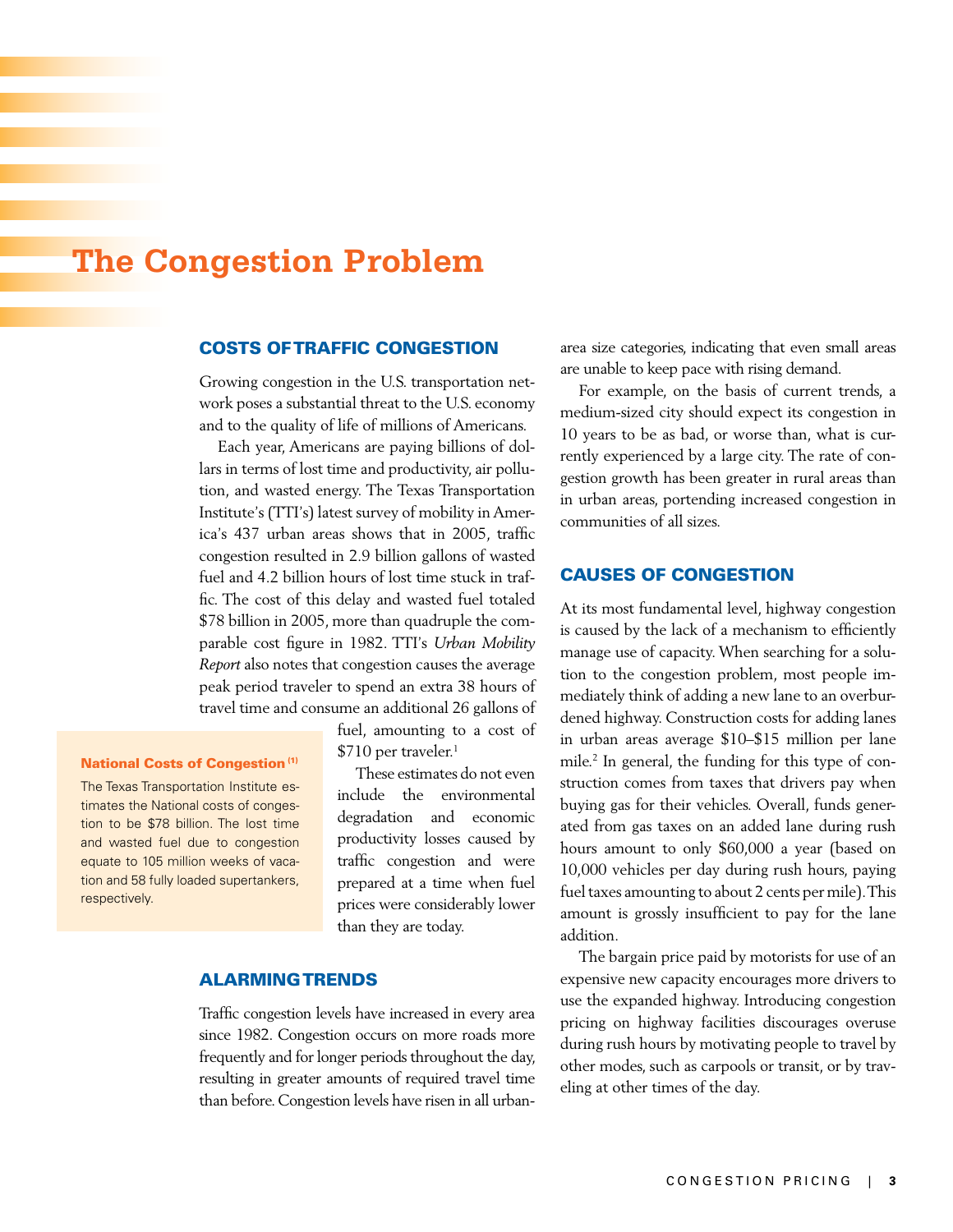# **What Is Congestion Pricing?**

Congestion pricing—sometimes called *value pricing*—is a way of harnessing the power of the market to reduce the waste associated with traffic congestion. Congestion pricing works by shifting some less critical or more discretionary rush-hour highway travel to other transportation modes or to off-peak periods, taking advantage of the fact that the majority of rush-hour drivers on a typical urban highway are not commuters. By removing a fraction (even as small as 5%) of the vehicles from a congested roadway, pricing enables the system to flow much more efficiently, allowing more cars to move through the same physical space. Similar variable charges have been successfully utilized in other industries, for example, airline tickets, cell phone rates, and electricity rates. There is a consensus among economists that congestion pricing represents the single most viable and sustainable approach to reducing traffic congestion.

Although drivers unfamiliar with the concept initially have questions and concerns, surveys show that drivers more experienced with congestion pricing support it because it offers them a reliable trip time, which is very valuable, especially when they have to be somewhere on time. Transit and ridesharing advocates appreciate the ability of congestion pricing to generate both funding and incentives to make transit and ridesharing more attractive.

There are four main types of pricing strategies, each of which is discussed in more detail later in this section:

1. *Variably priced lanes:* Variable tolls on separated lanes within a highway, such as express toll lanes or high-occupancy toll (HOT) lanes.

- 2. *Variable tolls on entire roadways:* Both on toll roads and bridges, as well as on existing toll-free facilities during rush hours.
- 3. *Zone-based or cordon charges:* Either variable or fixed charges to drive within or into a congested area within a city.
- 4. *Area-wide or system-wide charges:* Per-mile charges on all roads within an area or on a roadway network that may vary by level of congestion.

# Technology for **CONGESTION PRICING**

With congestion pricing, tolls typically vary by time of day and are collected at highway speeds by using electronic toll-collection technology. Traffic flows freely, and there are no tollbooths. Vehicles are equipped with electronic devices called transponders or "tags," which are read by overhead antennas. Toll rates for different time periods may be set in advance, or they may be set "dynamically," that is, they may be increased or decreased every few minutes to ensure that the lanes are fully utilized without a breakdown in traffic flow.

Tags range from simple to highly sophisticated devices. Simple tags are "read-only," meaning that they can provide an identification number to overhead readers by using power from incoming radio frequency energy. More sophisticated tags are battery-powered and have processing power and memory. Tags are now the normal way tolls are collected from regular users—70 to 80 percent of tolls are now collected this way on most urban commuter toll roads during peak hours. Simple "sticker" tags may be obtained for less than \$10.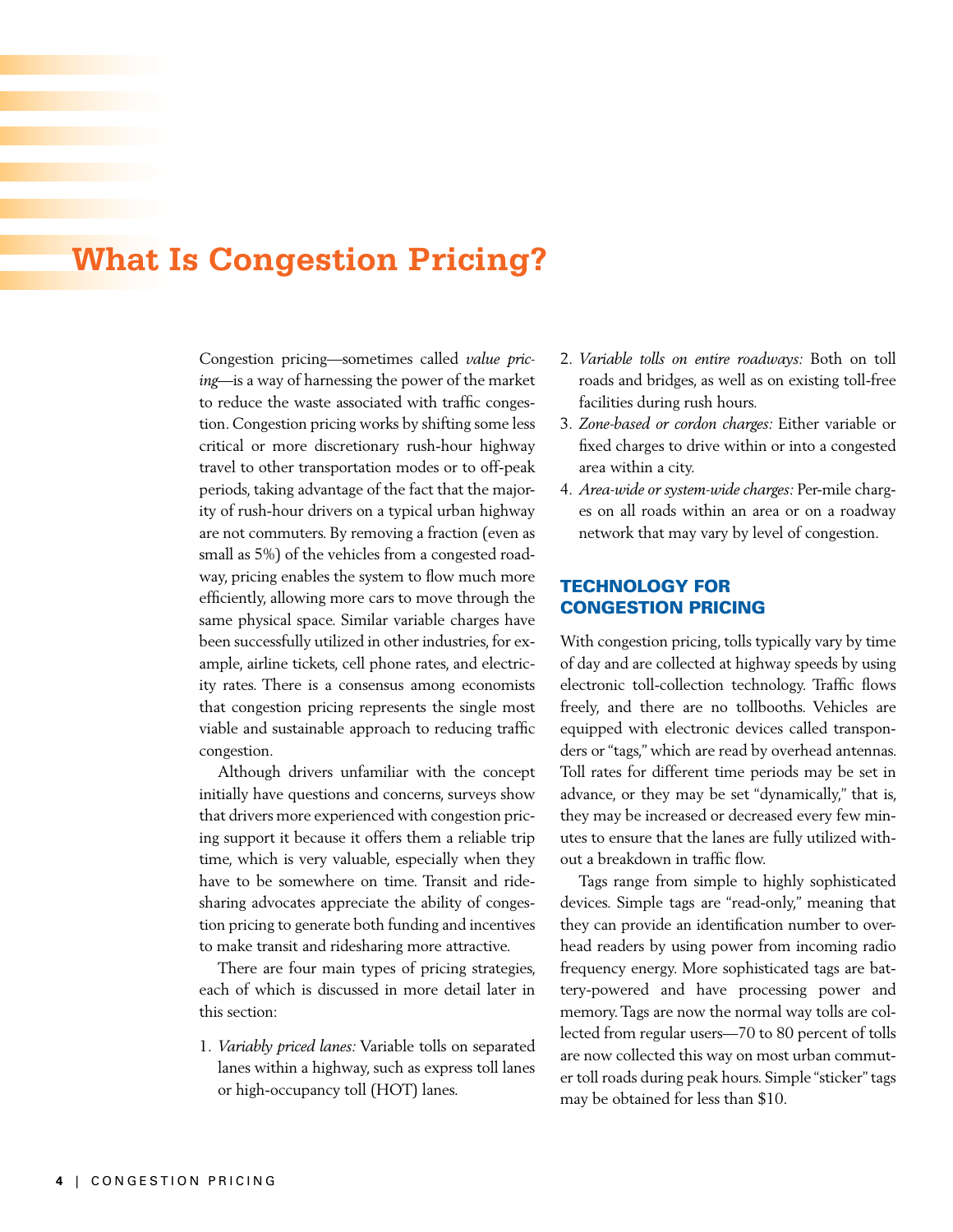Global positioning systems (GPS) are used to collect truck tolls in Germany on the autobahns. In tests of such systems in the United States, an invehicle device records charges incurred based on its location as identified by the GPS unit in the vehicle. All location and payment information remains in the vehicle, and the vehicle owner periodically uploads the summary of charges to a processing center along with payments. The costs of such systems are currently high—as much as \$500 per vehicle in Germany. These high costs can be justified by the additional services provided by the systems, such as in-vehicle navigation and commercial fleet management. The need for roadside equipment for toll collection is reduced.

Cameras are an essential complement to tags and GPS units to gain a record of the identity of vehicles that do not have a working tag or GPS unit. Cameras can be used to deter toll violators. This is known as *video enforcement.* In cases in which a tag is required for use of a facility, camera images allow for a follow-up of violators and an imposition of a penalty.

Use of a toll facility may be permitted without a tag or GPS unit. In this case, a camera-based system is used to collect what is termed a *video toll.* This toll includes the additional costs for administration. Cameras are being improved steadily in their capabilities, and some believe that toll operators soon could rely entirely on video tolling.

### Variably Priced Lanes

Variably priced lanes include express toll lanes and HOT lanes. On HOT lanes, low-occupancy vehicles are charged a toll, whereas high-occupancy vehicles (HOVs), public transit buses, and emergency vehicles are allowed to use the lanes free of charge or at reduced rates. HOT lanes create an additional category of eligibility to use HOV lanes. People can meet the minimum vehicle passenger requirement, or they can choose to pay a toll to gain access to the HOV lane.

With citizens growing more frustrated with under-used HOV lanes, HOT lanes increasingly are being viewed as a solution that can reduce public



**Transponders are read by overhead antennas, allowing tolls to be paid without stopping.**

opposition to HOV lanes. Surveys show that lowincome commuters express a high level of support for having a priced express-lane option. This is valuable when they absolutely must get somewhere on time. In places like San Diego, support from lowincome travelers is over 70 percent. Low-income commuters also benefit from toll-financed transit improvements.

Express toll lanes are similar to HOT lanes. The difference is that all vehicles are required to pay a toll— HOVs do not get free service. This makes enforcement of toll cheaters much easier; however, many travelers still have an incentive to carpool. By sharing the ride, each person in a two-person carpool pays only half the price, whereas each commuter in a four-person carpool pays only onefourth.

### Variable Tolls on Roadways

With this type of pricing, flat toll rates on existing toll roads are changed to a variable toll schedule so that the toll is higher during peak travel hours and lower during off-peak or shoulder hours. This encourages motorists to use the roadway during lesscongested periods and allows traffic to flow more freely during peak times. Peak toll rates may be high enough to guarantee that traffic flow will not break down, thus offering motorists a reliable and congestion-free trip in exchange for the higher peak toll.

Variable tolls also can be introduced on existing toll-free facilities to manage traffic flow. Again, tolls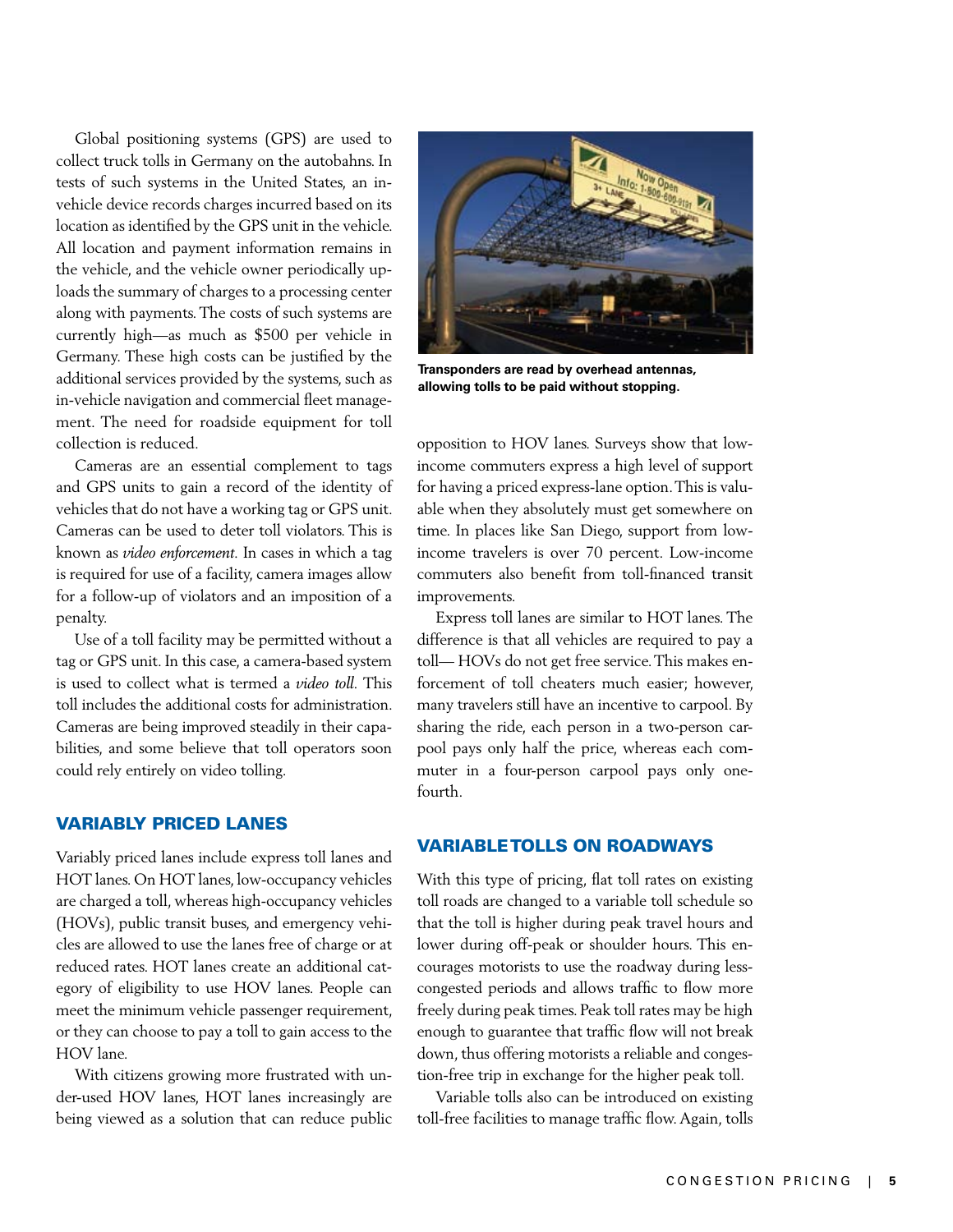vary by time of day and are charged *only on congested highway segments* to manage traffic flow and recover the highway's capacity to carry the number of vehicles it was designed for. The most efficient way to operate our freeways is to prevent congestion and keep traffic moving freely. When traffic flow collapses under congested conditions, capacity is lost. By preventing congestion, pricing recovers this daily waste of public investment that occurs on congested highways.

Real-life examples show the effects of pricing. In Ft. Myers, Florida, a 50-percent discount on the toll is offered on the Midpoint and Cape Coral bridges for a short period of time before and after the rush hours. Survey data revealed that, among those eligible for the discount, there was an increase in traffic of as much as 20 percent during the discount period before the morning rush hours, with corresponding drops in the rush hour itself.



**Traffic passes under an electronic road pricing (ERP) gantry in Singapore.**

## Zone-Based or Cordon Pricing

Cordon pricing involves charging a fee to enter or drive within a congested area, usually a city center. Singapore introduced the first such pricing scheme in 1975 by using low-tech daily charges. In 1998, the city shifted to a fully automated electronic charging system. In 2003, a zone-based pricing scheme was introduced in central London. A cordonpricing scheme functioned in central Stockholm on a trial basis in 2006 from January through July, and was made permanent in August 2007. (See section on *Examples From Abroad*).



**Fees for travel within Stockholm vary according to time of day, with higher fees during rush hours (dollar rates converted from Swedish krona at current rates).**

*Source:* Stockholm Trial Expert Group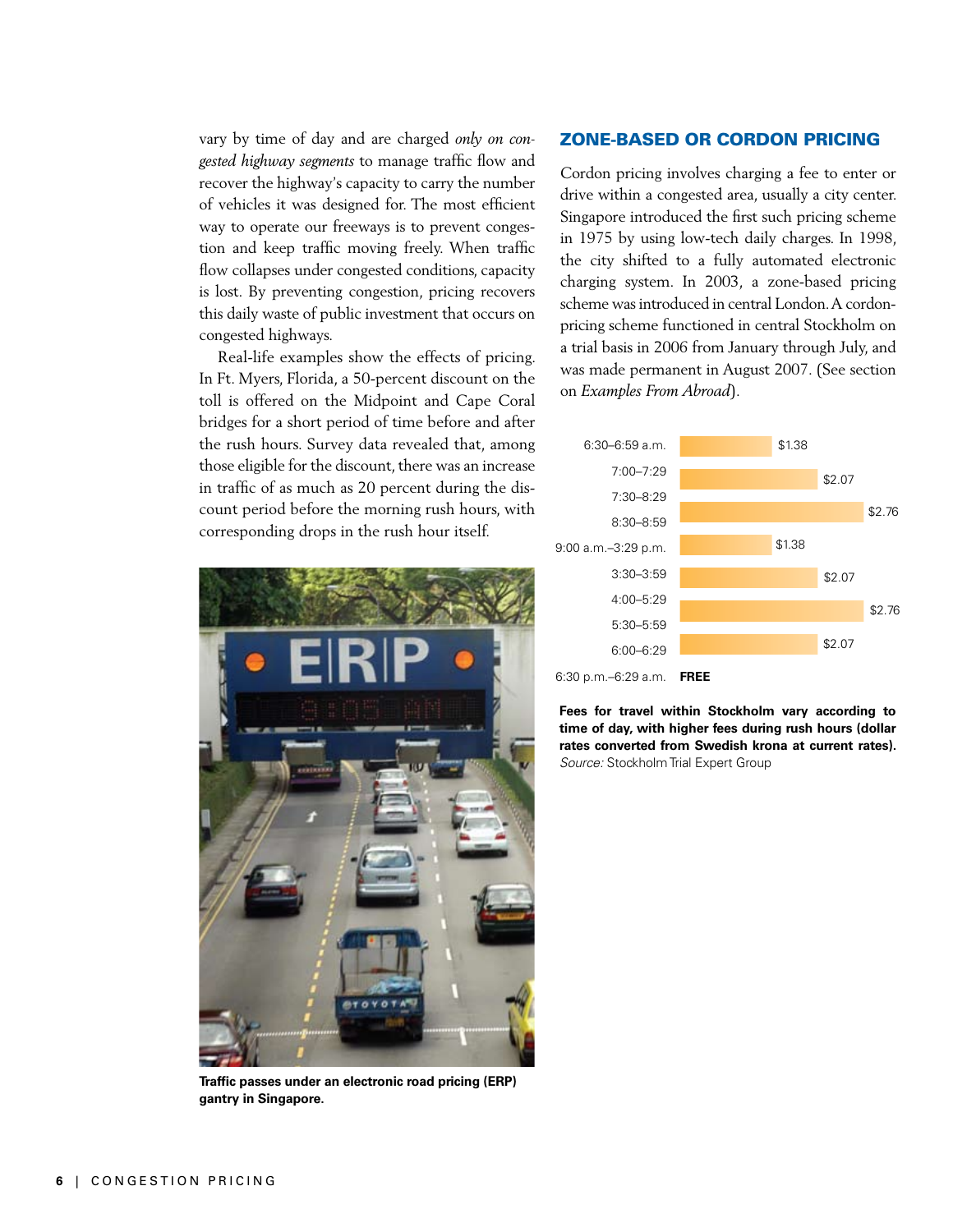# Area-Wide or System-Wide **PRICING**

The State of Oregon has tested a pricing scheme involving per-mile charges, which it will consider using as a replacement for fuel taxes in the future. A congestion-pricing component was tested, with higher charges during congested periods on hightraffic road segments. The Puget Sound Regional Council tested the travel behavior impacts of a similar charging system in the Seattle metropolitan area during 2005–2006. Charges were based on the type of facility being used and its level of congestion.

### Use of Revenues From Pricing

Congestion pricing can generate substantial revenues from tolls. A portion of the revenues generated will be needed to operate the toll-collection and traffic-management systems. Net revenues after payment of operating costs can be used to pay for expansion of roadway facilities or to support alternatives to driving alone, such as public transit; to address impacts on low-income individuals by providing toll discounts or credits; or to reduce other taxes that motorists pay for highways such as fuel taxes, vehicle registration fees, or sales taxes.

#### Flat Tolls, "Stepped" Variable Tolls, and "Dynamic" Tolls

The first roads in the United States and in many other countries were toll roads. In these cases, toll rates were fixed at a flat rate, because their purpose was to raise revenue, not to manage demand. If tolls are to be used to manage demand, they must vary by the level of demand. They may be set in advance by time of day and based on traffic volumes observed during the past week, month, or quarter. In each case, the toll schedule may appear as a "stepped" form, as shown below.

Tolls to manage demand may also be set "dynamically." Under this approach, a maximum toll rate may be specified in advance for selected time periods (*see Schedule for I-15 HOT lanes* shown below), but actual tolls typically vary below the maximum based on real-time traffic observed on the facility. Although a driver knows the maximum rate that can be charged, actual rates, which are generally lower, are known to him or her only a few minutes in advance of approaching the priced facility. The driver can then choose to use the priced facility or continue to use toll-free facilities.

Maximum

| <b>Toll Rates</b> |   | <b>Evening Period (Northbound)</b> |   |                                                                                                 |  |   |              |  |
|-------------------|---|------------------------------------|---|-------------------------------------------------------------------------------------------------|--|---|--------------|--|
| \$4.00            |   |                                    |   |                                                                                                 |  |   |              |  |
| \$3.00            |   |                                    |   |                                                                                                 |  |   |              |  |
| \$2.50            |   |                                    |   |                                                                                                 |  |   |              |  |
| \$2.00            |   | $\times$                           | X |                                                                                                 |  | X |              |  |
| \$1.50            |   |                                    |   |                                                                                                 |  |   |              |  |
| \$1.00            |   |                                    |   |                                                                                                 |  |   | $\mathsf{X}$ |  |
| \$0.75            | X |                                    |   |                                                                                                 |  |   |              |  |
| \$0.50            |   |                                    |   |                                                                                                 |  |   |              |  |
|                   |   |                                    |   | $3:00-3:30$ $3:30-4:00$ $4:00-4:30$ $4:30-5:00$ $5:00-5:30$ $5:30-6:00$ $6:00-6:30$ $6:30-7:00$ |  |   |              |  |

**Maximum toll schedule for I-15 HOT lanes, San Diego, California.**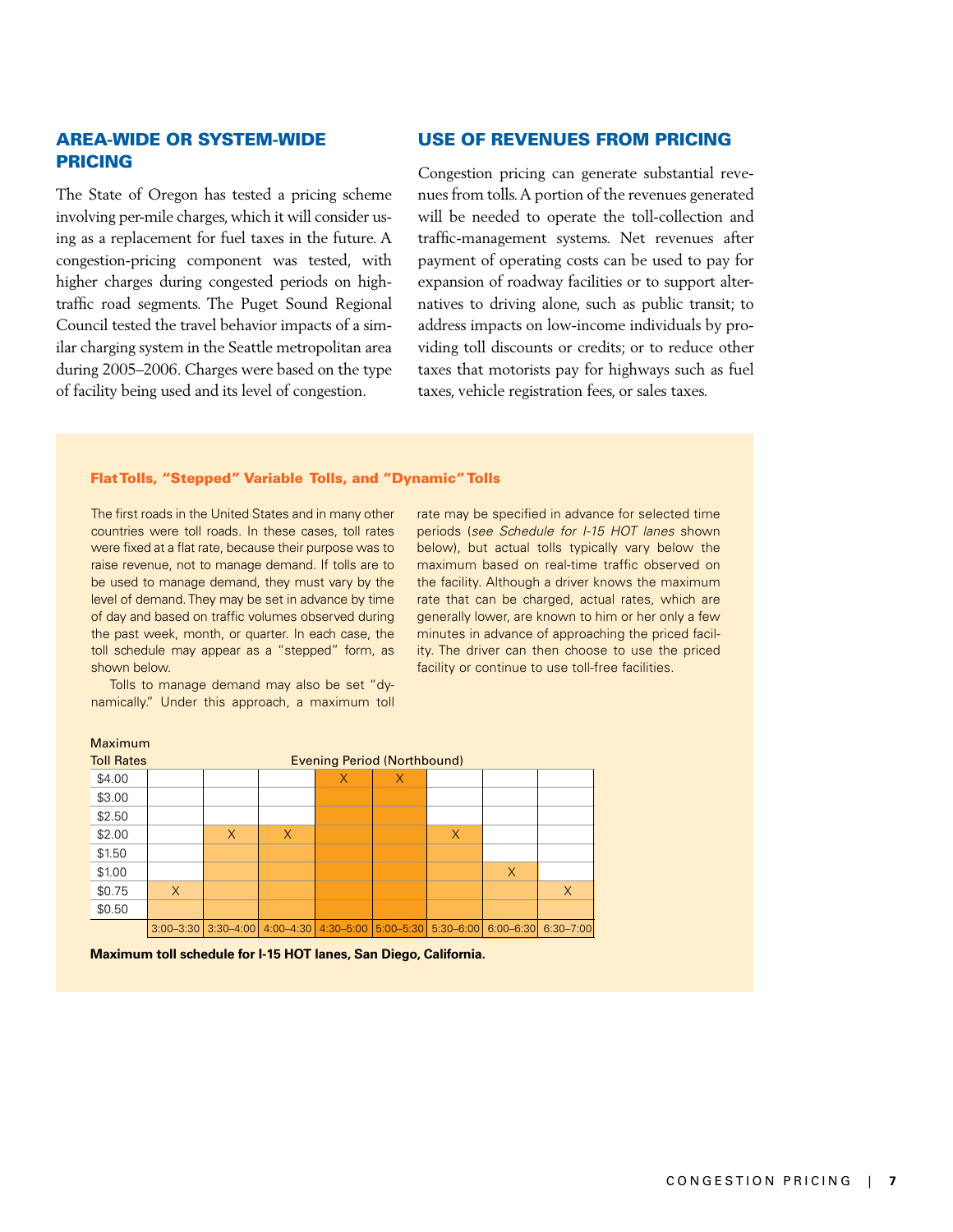# **Benefits of Congestion Pricing**

Congestion pricing benefits drivers and businesses by reducing delays and stress, by increasing the predictability of trip times, and by allowing for more deliveries per hour for businesses. It benefits mass transit by improving transit speeds and the reliability of transit service, increasing transit ridership, and lowering costs for transit providers. It benefits State and local governments by improving the quality of transportation services without tax increases or large capital expenditures, by providing additional revenues for funding transportation, by retaining businesses and expanding the tax base, and by shortening incident response times for emergency personnel, thus saving lives. By preventing the loss of vehicle throughput that results from a breakdown of traffic flow, pricing maximizes return on the public's investment in highway facilities. It benefits society as a whole by reducing fuel consumption and vehicle emissions, by fostering more efficient land-use decisions, by reducing housing market distortions, and by expanding opportunities for civic participation.

Variable tolls create incentives for more efficient use of existing capacity, and they also provide improved indicators of the potential need for future capacity expansion. When high toll rates are needed to balance demand with supply of road space, this is a signal that additional transportation capacity may be needed. At the same time, the higher tolls generate revenues that can be used to pay for capacity expansion to further enhance urban mobility.

People have varying needs for mobility from day to day. For example, one day they may be in a hurry to get to an appointment and thus be willing to pay more to get there on time. With our current fuel tax-based system to pay for roads, commuters cannot pay for better mobility, even if they want to. Everyone is forced to be stuck in the same traffic jam. That said, with electricity, which is also essential for life today, people pay for what they use in a direct fashion. Revenues generated ensure that power systems are designed to meet demand, and people are able to use as much as they need, when they need it, and are not forced to cope with inadequate heating or cooling in their homes. Pricing of highways will likewise generate sufficient revenue to design and run our road system efficiently and not force people to suffer inadequate mobility. With priced highways, those who are willing to pay more for better mobility will have the option to do so.

# **BENEFITS TO TRANSIT RIDERS** and Carpoolers

Pricing, in combination with transit services, provides bus riders with travel-time savings equivalent to those for drivers and reduces waiting time for express bus riders due to more frequent service. Introduction of pricing in central London and Stockholm has resulted in significant shifts of commuters to transit, particularly buses. Bus delays in central London dropped by 50 percent after the pricing scheme was introduced. There was a 7 percent increase in bus riders. In Stockholm, 200 new buses were put into service in August 2005, several months in advance of the pricing trial, which began in January 2006. After the pricing scheme was implemented, daily public transportation use, compared with the same month in 2005, was up by 40,000 riders daily. Ridership on inner-city bus routes rose 9 percent compared with a year earlier. (See section on *Examples From Abroad*).

Within 3 months of the opening of the priced express lanes on California's SR-91, a 40 percent jump occurred in the number of vehicles with three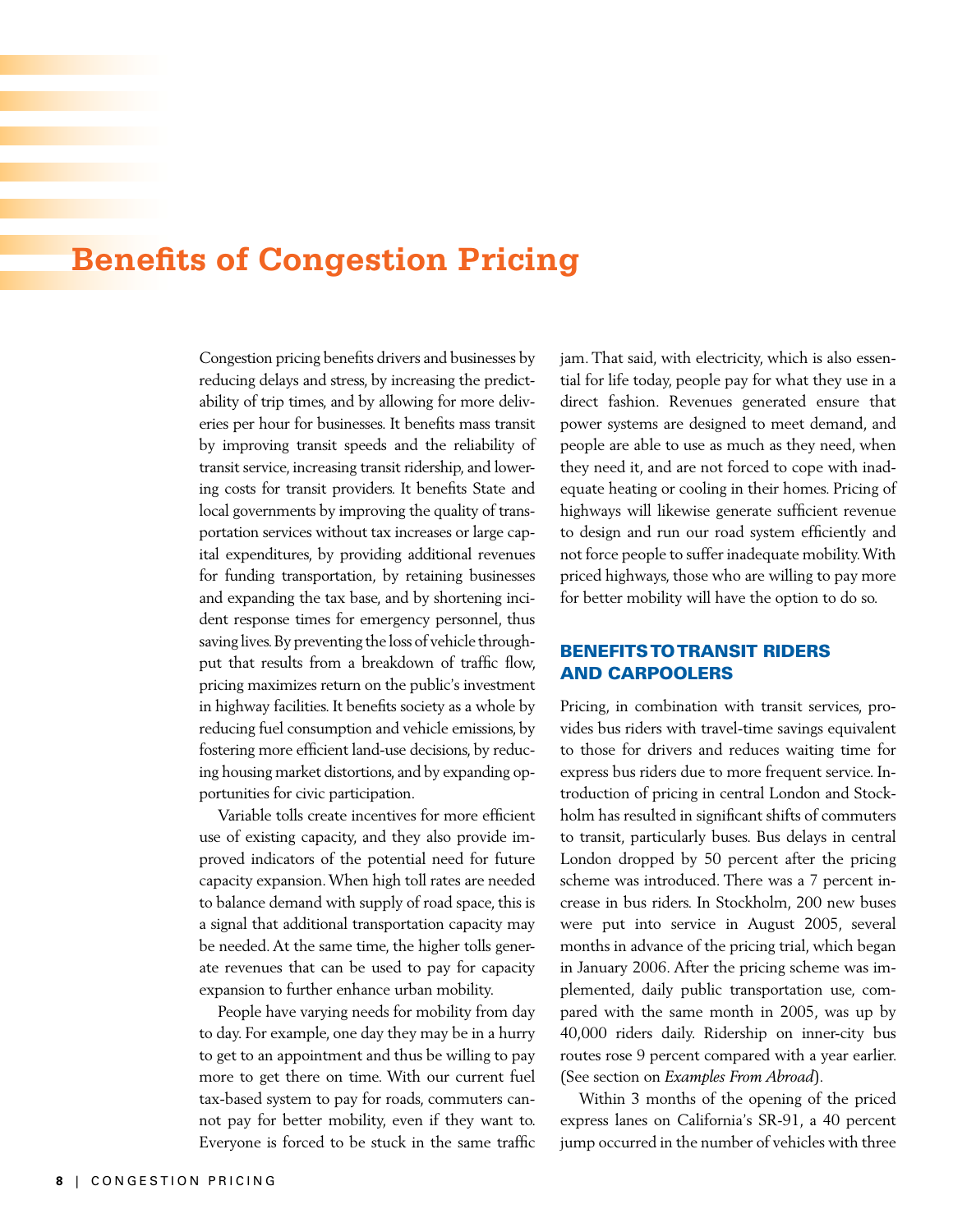or more passengers. Ridership on buses and a nearby rail line have remained steady. On San Diego's I-15 HOT lanes, revenues generated by toll payers financed transit improvements that contributed to a 25-percent increase in bus ridership. (See section on *Examples in the United States*).

After the HOV lanes were converted into HOT lanes on I-15 in San Diego, carpooling increased significantly, even though there was no change in incentives to carpool—carpoolers continued to use the lanes free of charge, as they did before the lanes were converted. Similar effects were observed when the HOV lanes on I-25 in Denver were converted to HOT lanes in June 2006. It's not clear why carpooling increases—it could be a result of the extra publicity by the media.

### Benefitsto Drivers

On the State-Route-91–priced lanes in Orange County, California, traffic during rush hours moves at over 60 mph, whereas the traffic in adjacent lanes crawls at average speeds of 15 mph or less. Commuters on the priced express lanes thus save as much as half an hour each way on the 10-mile trip, or as much as an hour a day.

If we could use pricing to restore free-flowing traffic conditions on other metropolitan freeways during rush hours, similar results could be achieved. An average commuter using a 5-mile freeway segment twice each day (i.e., once in each direction) would save



about half an hour each day, or 120 hours annually equal to 3 weeks of work or leisure time!

The day-to-day variation in travel times is now understood as a separate component of the public's and business sector's frustration with congestion. An important benefit of pricing is that it guarantees tollpaying vehicles a reliable trip speed and travel time.

### Benefitsto Businesses

Growing congestion and unreliability threatens truck transportation productivity and ultimately the ability of sellers to deliver products to market. In addition, when deliveries cannot be relied on to arrive on time, businesses must keep extra "buffer stock" inventory on hand. This can be expensive. Pricing of the nation's major thoroughfares to guarantee free flow of traffic will ensure that reliability is restored to the transportation system, keeping business and transportation costs low. Lower costs will increase the competitiveness of U.S. businesses in international markets and boost the U.S. economy.

#### Evidence From Recent Research on Freeway Delay

When traffic flow collapses under high-traffic densities, highway capacity is lost. If only a fraction of vehicles are removed from a congested highway at critical times during the rush hours, traffic would flow much more efficiently throughout the peak period, allowing about 10 percent more cars to move through the same physical space than would be possible under congested flow. By preventing congestion from taking hold, pricing recovers the daily waste of time that occurs on congested highways when traffic flow breaks down.

Data show that maximum vehicle throughput occurs at speeds of about 45–55 mph.<sup>1</sup> When severe congestion sets in, the number of vehicles that get through a bottleneck location per hour may drop by as much as 10 percent. Traffic flow is kept in this condition of "collapse" with lower throughput and speeds for several hours after the rush of commuters has stopped. This causes further delay for motorists who arrive later in the day when demand might have easily been accommodated by available capacity, had traffic flow not broken down earlier.

With congestion pricing of highways, a variable toll dissuades some motorists from using limited access highways (generally freeways) at critical locations such as bottlenecks where traffic demand exceeds capacity in the peak hours. It prevents surges in demand that may push highway traffic volume over the threshold at which traffic flow collapses. Pricing prevents a breakdown of traffic flow in the first instance, maintaining a high level of vehicle speed and throughput throughout the rush hours. Collapse of traffic flow from overcrowding is avoided. Not only are more motorists able to get through bottlenecks during each hour, but also they get through faster.

1. Chen, C., & Varaiya, P. (2002, Spring).The freeway–congestion paradox. Access,(No. 20), 40–41.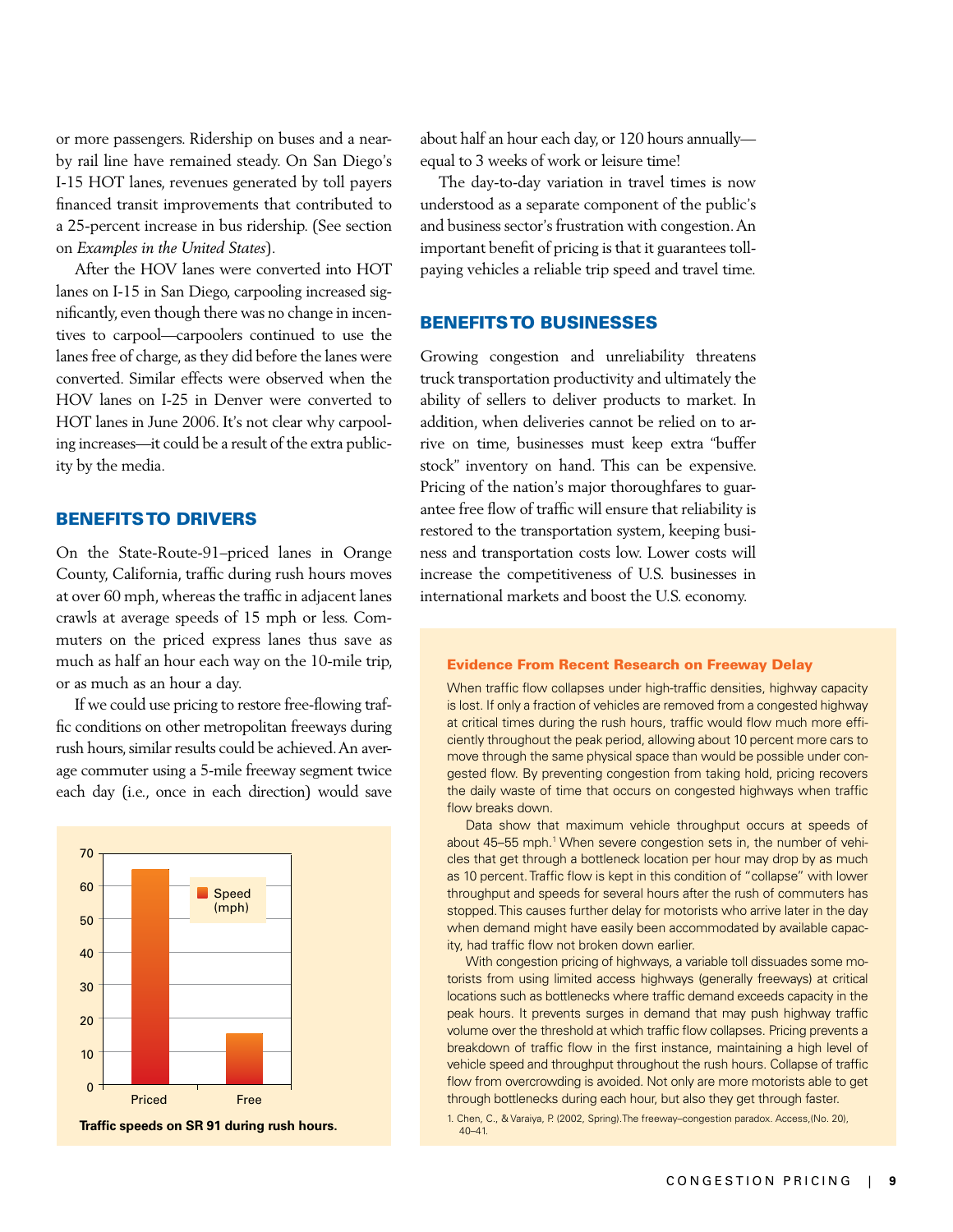# **Examples in the United States**



**Plastic pylons separate priced lanes from free lanes on State Route 91.**



**The sign shows "shoulder" time periods when discount tolls are in effect on two bridges in Ft. Myers.**

# HOT Lanes on I-15 in San Diego, **CALIFORNIA**

Since 1998, single-occupant vehicles pay a per-trip fee each time they use the I-15 HOT lanes.3 Tolls vary "dynamically" with the level of traffic demand on the lanes. Fees vary in 25-cent increments as often as every 6 minutes to help maintain free-flow traffic conditions on the HOT lanes. The project generates \$2 million in revenue annually, about onehalf of which is used to support transit service in the corridor.

# SR 91 Express Lanes in Orange County, **CALIFORNIA**

The four variably priced express lanes in the median of

the State Route 91 Freeway opened in December 1995.4 The toll schedule is adjusted every 3 months based on traffic observed over the 3-month period. Speeds are 60–65 mph on the express lanes, whereas congestion on the free lanes has reduced average peak hour speeds to no more than 15–20 mph. During the peak hour, which occurs on Friday afternoon (5:00–6:00 p.m.) in the eastbound direction,

the two "managed" express lanes each carry almost twice as many vehicles per lane than do the free lanes because of the effect of severe congestion on vehicle throughput in the free lanes. Toll revenues have been adequate to pay for construction and operating costs. In fact, in 2003 the private company that had the franchise to build and operate the facility sold the franchise to the Orange County Transportation Authority for a profit.

# Bridge Pricing in Lee County, **FLORIDA**

Variable pricing began August 3, 1998, on the Midpoint and Cape Coral toll bridges in Lee County, Florida.5 Bridge travelers are offered a 50-percent discount on their toll if they travel during specific discount periods and pay their toll electronically. The discount periods are from 6:30 p.m. to 7:00 a.m., from 9:00 a.m. to 11:00 a.m., from 2:00 p.m. to 4:00 p.m., and from 6:30 p.m. to 7:00 p.m. This toll structure was developed to encourage drivers to shift from peak periods to discount periods.

# Oregon's Mileage-Based Pricing Test

The State of Oregon has studied an approach that would allow area-wide pricing with smaller expenditures on roadside infrastructure. The study focused on mileage-based fees and peak-period driving charges designed to reduce traffic during the most congested periods while at the same time raising revenue to replace existing fuel-based fees. GPS-based technology was also tested.<sup>6</sup>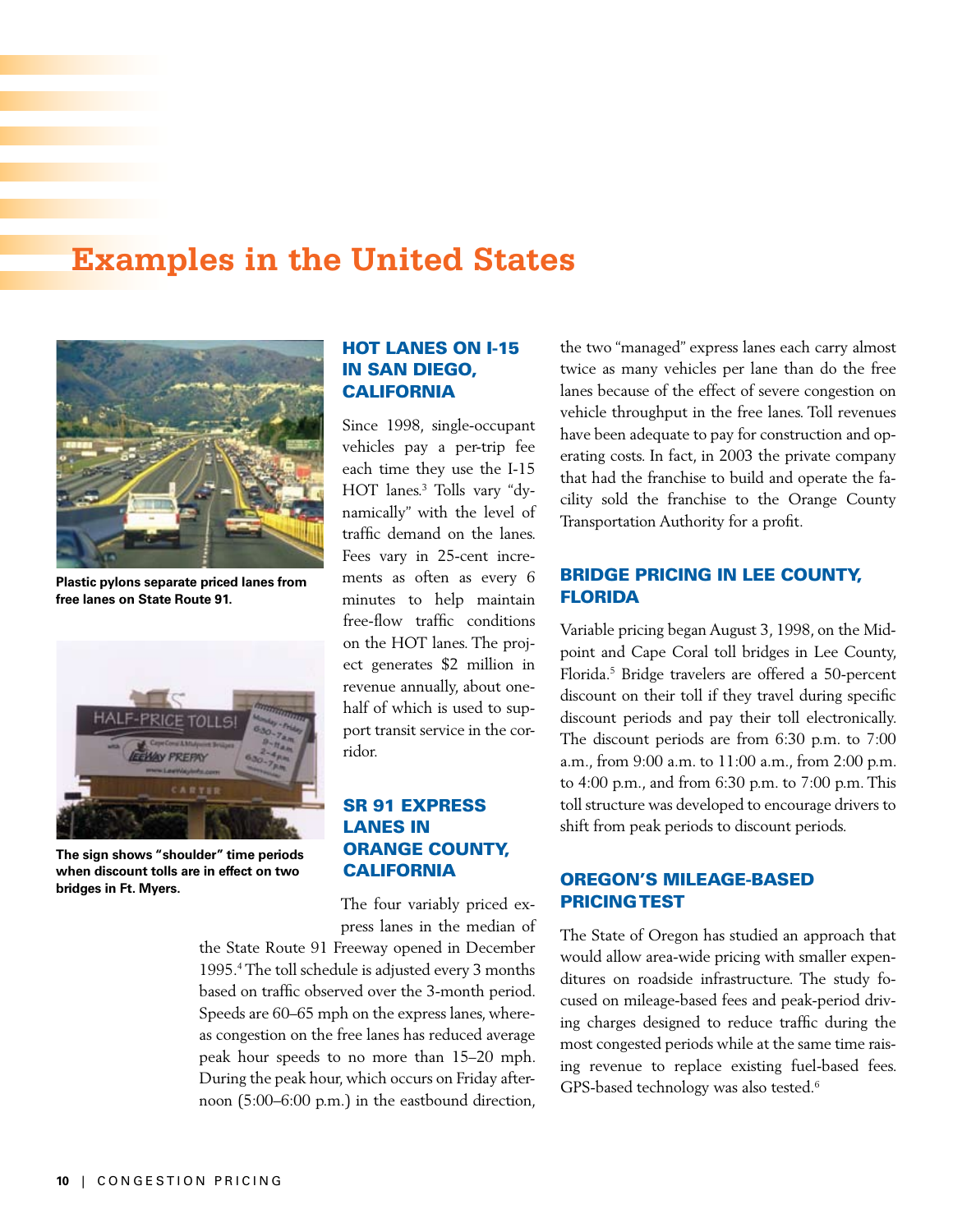# **Examples From Abroad**

#### **CENTRAL LONDON**

On February 17, 2003, London implemented an ambitious plan for using pricing to combat congestion in central London.7 The scheme involves a standard per-day charge for vehicles traveling within a zone bounded by an inner-ring road. The congestion charge, together with improvements in public transit financed through revenues from the charging system, led to a 15-percent reduction in traffic in central London, with no significant displacement to local roads outside the area. The majority of ex-car users have transferred to public transport. Travel delays were reduced by 30 percent. Excess waiting time on buses fell by around one-third.

Motorists are currently charged £8 a day to drive within the central city zone between 7:00 a.m. and 6:30 p.m. on Monday through Friday. Drivers are able to pay on a daily, weekly, monthly, or annual basis by telephone, regular mail, Internet, or at retail outlets. The registration numbers of their vehicles are entered into a database. A network of fixed and mobile cameras observes the license plates of



**Sign alterting drivers to congestion-pricing area in central London.**

vehicles entering or moving within the central zone. There are no tollbooths, gantries, or barriers. Drivers do not have to stop. Their license plate numbers are matched against vehicle registration numbers of those who have paid the charge. A number of exemptions from the charging plan are allowed, including a 90-percent discount for residents.

### Stockholm City Center

Stockholm is the most recent large international city to deploy cordon pricing. It was first introduced on a trial basis from January 2006 to July 2006.8 The "trial" results were very favorable, with public acceptance climbing throughout the trial, from under 30 percent approval before the trial to over 52 percent toward the end. There was an immediate 22-percent drop in vehicle trips, a decrease in travel times, and a large shift to public transit—ridership on inner-city bus routes rose 9 percent. Buses, taxis, and distribution vehicles reported reductions in travel times. Traffic accidents involving injuries fell by 5 to 10 percent. Exhaust emissions decreased by 14 percent in the inner-city and by 2–3 percent in Stockholm County. Residents of the City of Stockholm voted for continuation of the system in a referendum on September 17, 2006. It was reinstated on a permanent basis in August 2007.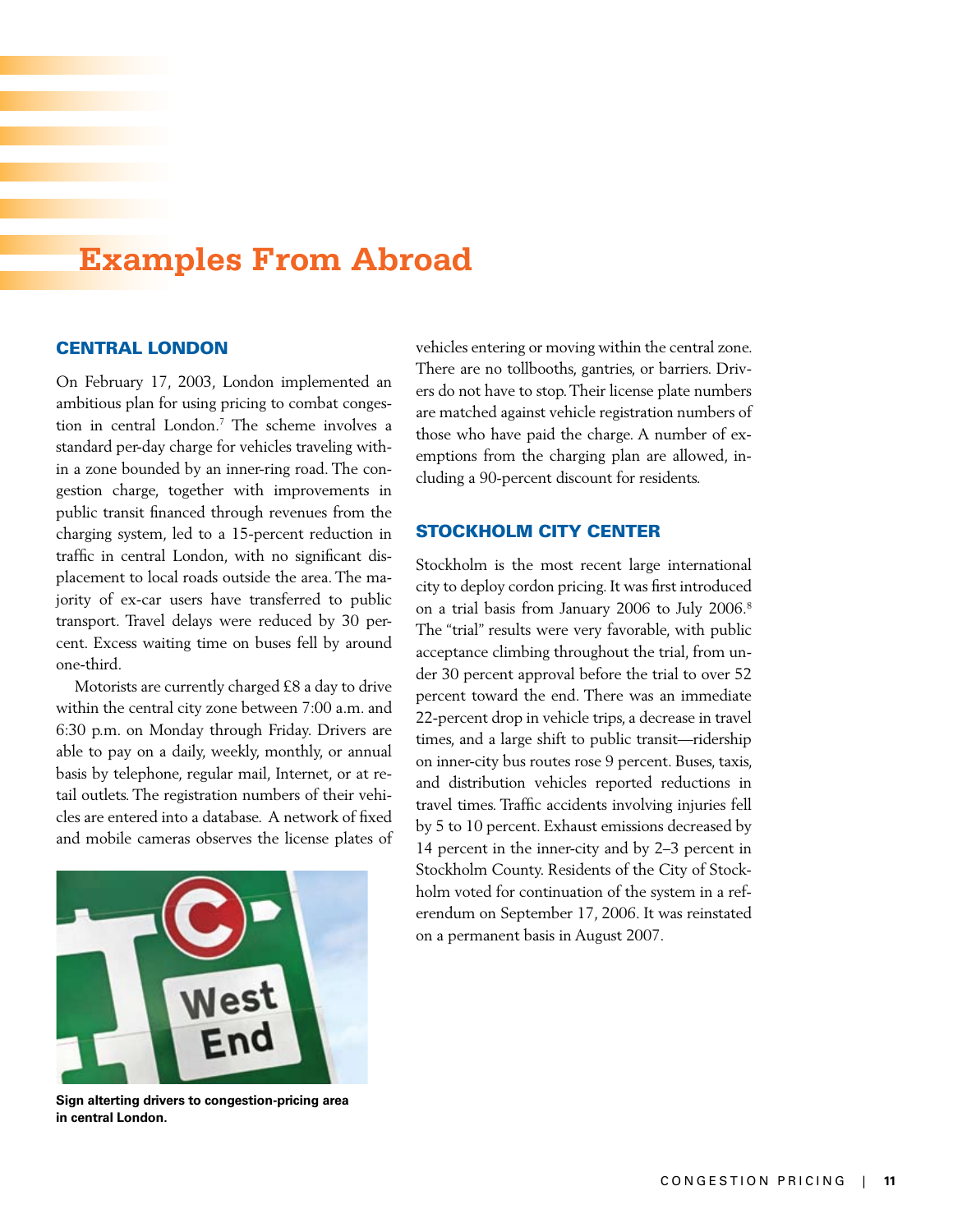# **SINGAPORE**

Traffic congestion was significantly reduced when peak-period pricing was introduced in downtown Singapore during the morning rush hours in 1975. In spring 1998, the city shifted to a fully automated electronic charging system. In-vehicle electronic devices allow payment by smart card, which is enforced by using cameras and license-plate–reading equipment.9 Variable electronic charges were also introduced on the expressway system, with charges set by time of day to ensure free flow of traffic. The system, the first of its kind in the world, has reduced traffic by 13 percent and has increased vehicle speed by 22 percent.

# Nationwide Truck Pricing in Germany

In January 2005, Germany implemented a new system to toll trucks on the autobahns. An average user charge of Euro 0.15 per kilometer (about \$0.38 per mile) replaced the previous fee for a time-based permit called "Euro-Vignette." All trucks with a permissible gross weight of 12 or more tons are charged electronically by using GPS. The tolls are based on distance traveled, number of axles, and the vehicle's emissions class. Net toll revenues go toward funding for transportation infrastructure.



**In Stockholm, electronic tag readers and cameras are installed overhead on gantries.**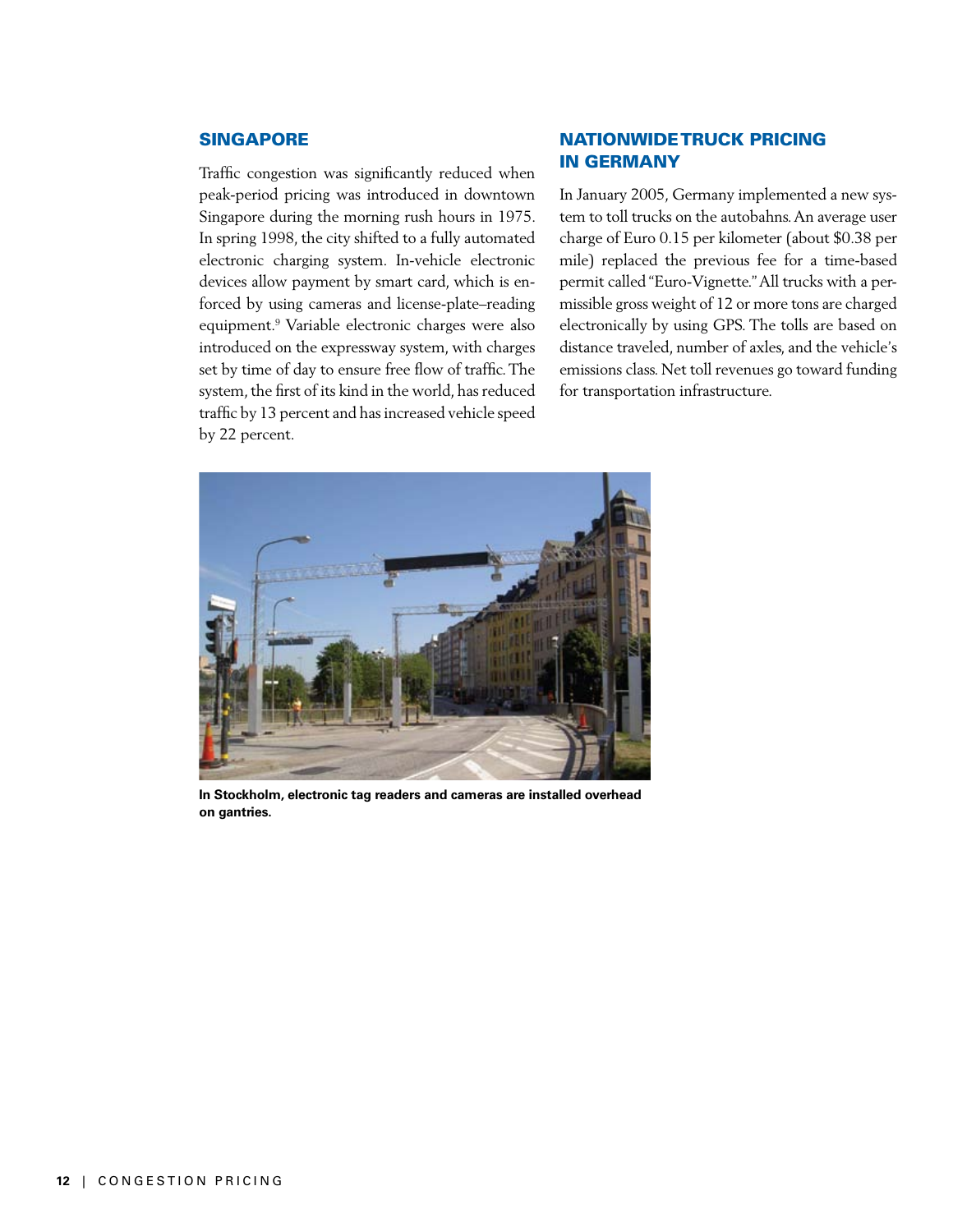# **Federal Policy and Programs on Pricing**

#### Federal Legislation

There are three programs or provisions within the Federal-Aid Highway Program that support congestion pricing:

- Value Pricing Pilot Program: This program, initially authorized in the Intermodal Surface Transportation Efficiency Act (ISTEA) in 1991 as the Congestion Pricing Pilot Program, encourages implementation and evaluation of projects encompassing a variety of strategies to manage congestion on highways, including both tolling of highway facilities and other pricing strategies not involving tolls. This is the only program that provides funding.
- High-Occupancy Vehicle (HOV) Facilities: This program allows states to charge tolls to vehicles that do not meet the established occupancy requirements to use an HOV lane if the state establishes a program that addresses the selection of vehicles allowed in such lanes and procedures for enforcing the restrictions.
- • Express Lanes Demonstration Program: This program permits tolling on up to 15 selected demonstration projects to manage congestion, reduce emissions in a non-attainment area, or to finance new and improve existing lanes while reducing congestion.

In addition, there are three programs or provisions within the Federal-Aid Highway Program that support tolling for the purpose of highway financing:

- • Interstate System Construction Toll Pilot Program: This program authorizes up to three new facilities on the Interstate System to be tolled for the purpose of financing their construction.
- • Interstate System Reconstruction and Rehabilitation Pilot Program: This program allows up to three existing Interstate facilities (highway, bridge, or tunnel) to be tolled to fund needed reconstruction or rehabilitation on Interstate corridors that could not otherwise be adequately maintained or functionally improved without the collection of tolls.
- Title 23 United States Code Section 129 Tolling Agreements: Section 129 allows tolling of non-Interstate highways as well as Interstate bridges and tunnels. There is no limit to the number of agreements that may be executed.

# U.S. DOT's Congestion Relief **INITIATIVE**

The 2007 U.S. Department of Transportation's Congestion Initiative focused the above tolling programs toward the overall goal of relieving congestion. The Department has entered into Urban Partnership Agreements with selected cities, pursuant to which the cities and Department have committed to the following actions: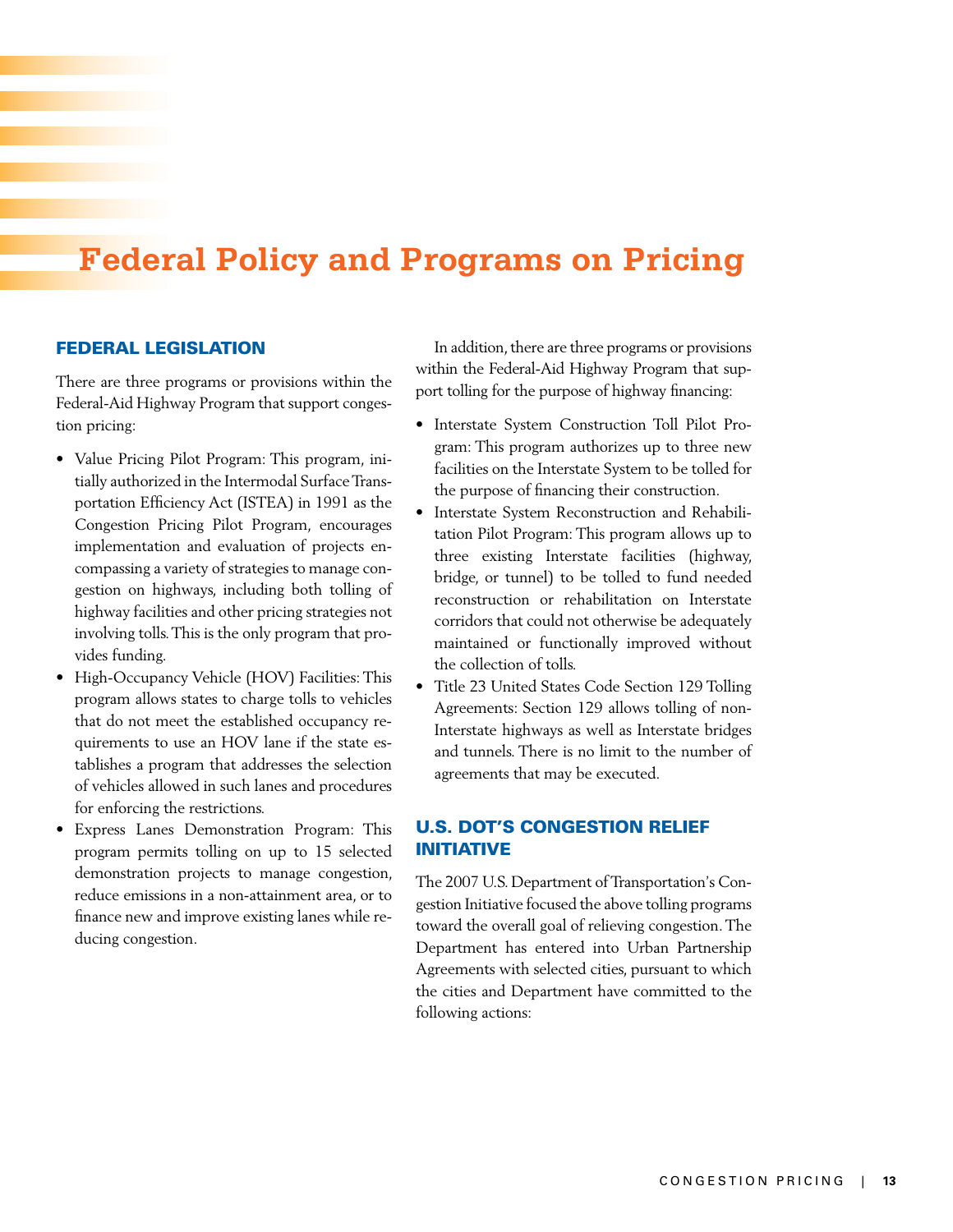- • Implementing a broad congestion pricing or variable toll demonstration;
- • Creating or expanding express bus services, which will benefit from free-flow traffic conditions;
- • Encouraging and supporting use of technology to improve the efficiency of operation of the highway system; and
- • Committing discretionary resources and expertise to support the above actions to the maximum extent possible, including transit Small Starts funds, Intelligent Transportation System (ITS) funds, and Value Pricing Pilot Program funds.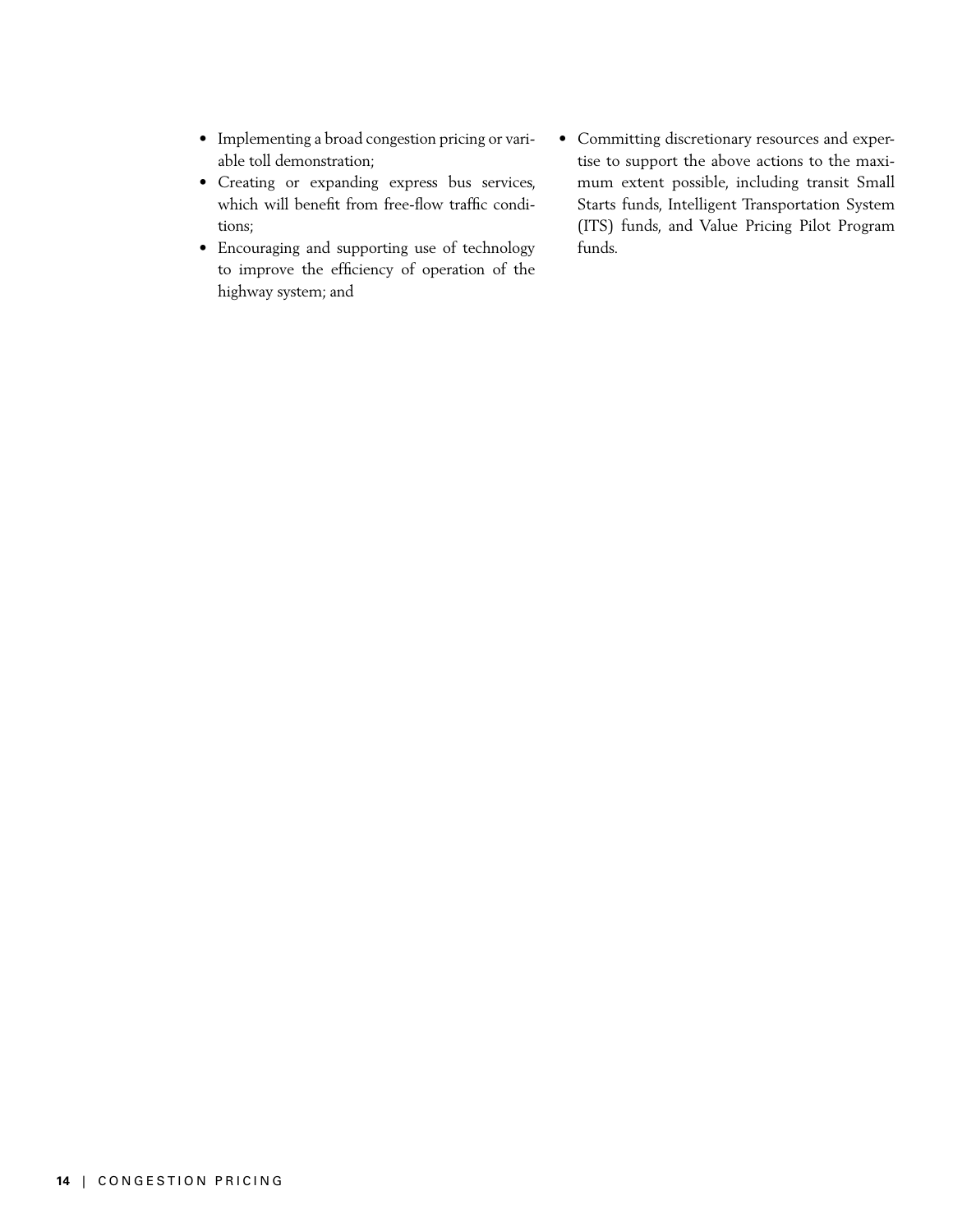# **Frequently Asked Questions**

#### How does electronic tolling work?

Drivers typically put small electronic tags, called transponders, on the windshield inside their cars. In conjunction with using the transponder, they open an account with a toll operator. Tolls are then collected as the tag is read at normal highway speeds by electronic scanners suspended from gantries above the highway. Motorists ensure that adequate funding is available in their accounts by linking their accounts to their credit card accounts or through a quick call, a trip to a kiosk or office, or a visit to a Web site. Tags may emit a signal warning consumers when their account is running low, or they may be informed through messages beamed to them as they go by a toll collection point.

#### How does dynamic pricing work?

With dynamic pricing, tolls are continually adjusted according to traffic conditions to maintain a freeflowing level of traffic. Under this system, prices increase when the tolled lane(s) get relatively full and decrease when the tolled lane(s) get less full. The current price is displayed on electronic signs prior to the beginning of the tolled section. This system is more complex and less predictable than using a fixed-price table, but its flexibility helps to consistently maintain the optimal traffic flow. Motorists are usually guaranteed that they will not be charged more than a pre-set maximum price under any circumstances.

### How do out-of-town motorists who don't have a transponder pay?

This is handled in several ways. Of course, clear signage is used to show drivers which lane(s) or route to use to avoid the toll. This prevents most of these kinds of problems. Some systems allow drivers to

pay via credit card after the fact by calling a toll-free line. Some project sponsors simply let drivers use the tolled lane(s) at no charge the first few times. For instance, a letter may be sent to non-paying drivers identified based on matching a photo of license plates with State vehicle registration databases. The letter would explain that if the driver wants to continue to use the facility, he or she should get a tag or risk a fine, but that initial usage is being allowed at no cost. The operator of an all-electronic toll facility in Toronto, Canada, simply bills such motorists for the cost of the toll plus an administrative fee. Through these kinds of steps, the chances of tourists, occasional visitors, or inadvertent users being penalized are minimized.

# Wouldn't electronic tolling invade a motorist's privacy?

All of the operating pricing projects in the United States and more than 250 other toll facilities across the country use electronic toll collection (ETC). Tolling agencies have devised a method to protect the public's privacy by linking the transponder and the driver's personal information with a generic, internal account number that does not reveal the driver's identity and that is not disclosed to other organizations. In addition, a motorist can open an anonymous pre-paid account if he or she so chooses.

The German *TollCollect* system fits each registered vehicle with a GPS unit that gathers data about its usage. The GPS unit can then be interrogated to generate a bill. Once the bill is paid, the usage data is erased from *TollCollect's* systems; thus, there is no central record of the vehicle's movements. The enforcement approach is similarly privacy friendly: roadside cameras check the vehicle's registration against the billing database as it passes,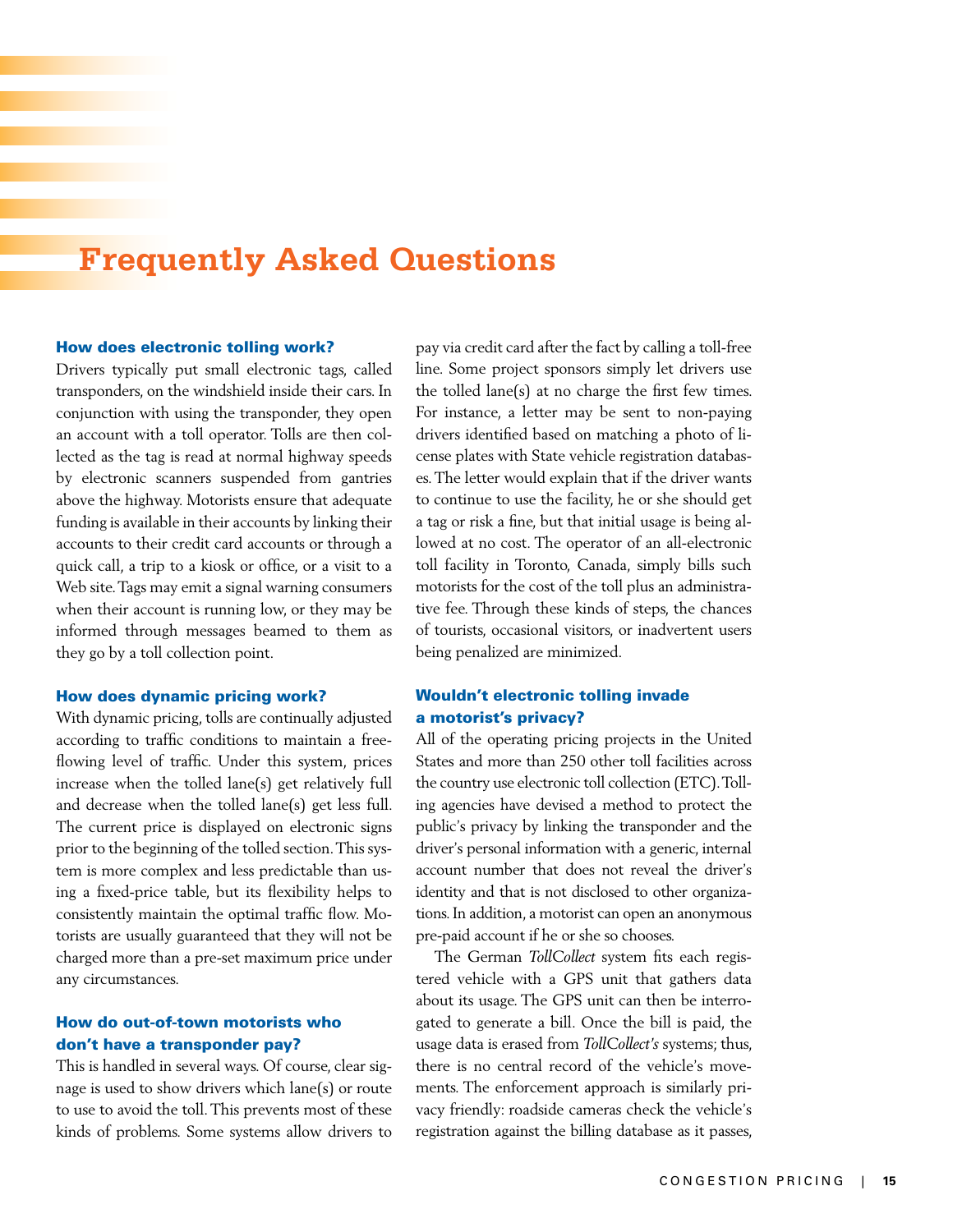and so long as there are no overdue bills or police warrants, the data is erased before it even makes it to the central system.

#### How much is the charge?

Prices will vary from project to project because of supply and demand, as well as other regional factors. If all lanes on an existing toll-free facility are priced, charges will be much lower, because there will be more "supply" of premium free-flowing traffic lanes, thus lowering the market-based price that must be charged to fully utilize the available capacity. Some projects do use a pre-set schedule of tolls. This has the advantage of being predictable and simple. With dynamic pricing, the toll fee is adjusted in real time until optimal traffic flow is achieved. For example, the express lane fees for an 8-mile section in San Diego typically range from \$1 to \$4.

# Isn't pricing inequitable toward low-income motorists?

Results from surveys conducted for projects in operation show that drivers of all income levels use priced express lanes. Although many low-income users don't choose to use the tolled facility every day, they support having the option. For instance, a low-income parent racing to avoid the financial penalty associated with being late for pick-up at a daycare facility or for work, is often pleased to have the option of paying a fee to bypass gridlock in the regular lanes. In fact, a high level of support for San Diego's HOT lanes comes from the lowest income users (70 percent support). Moreover, when pricing is coupled with transit investment, it helps rather than harms the poor, because low-income bus riders benefit significantly from toll-financed transit improvements.

A well-designed value-pricing plan can be less burdensome to low-income citizens than current systems that are based on regressive taxes, such as car registration fees, sales taxes, and the gas tax. A recent study by Lisa Schweitzer and Brian Taylor<sup>10</sup> found that using sales taxes to fund roadways shifts some of the costs of driving from drivers to consumers at large, and in the process disproportionately favors the more affluent at the expense of the poor.



**Percentage of Minneapolis consumers surveyed who approve of allowing singleoccupant drivers to use the carpool lane for a fee.**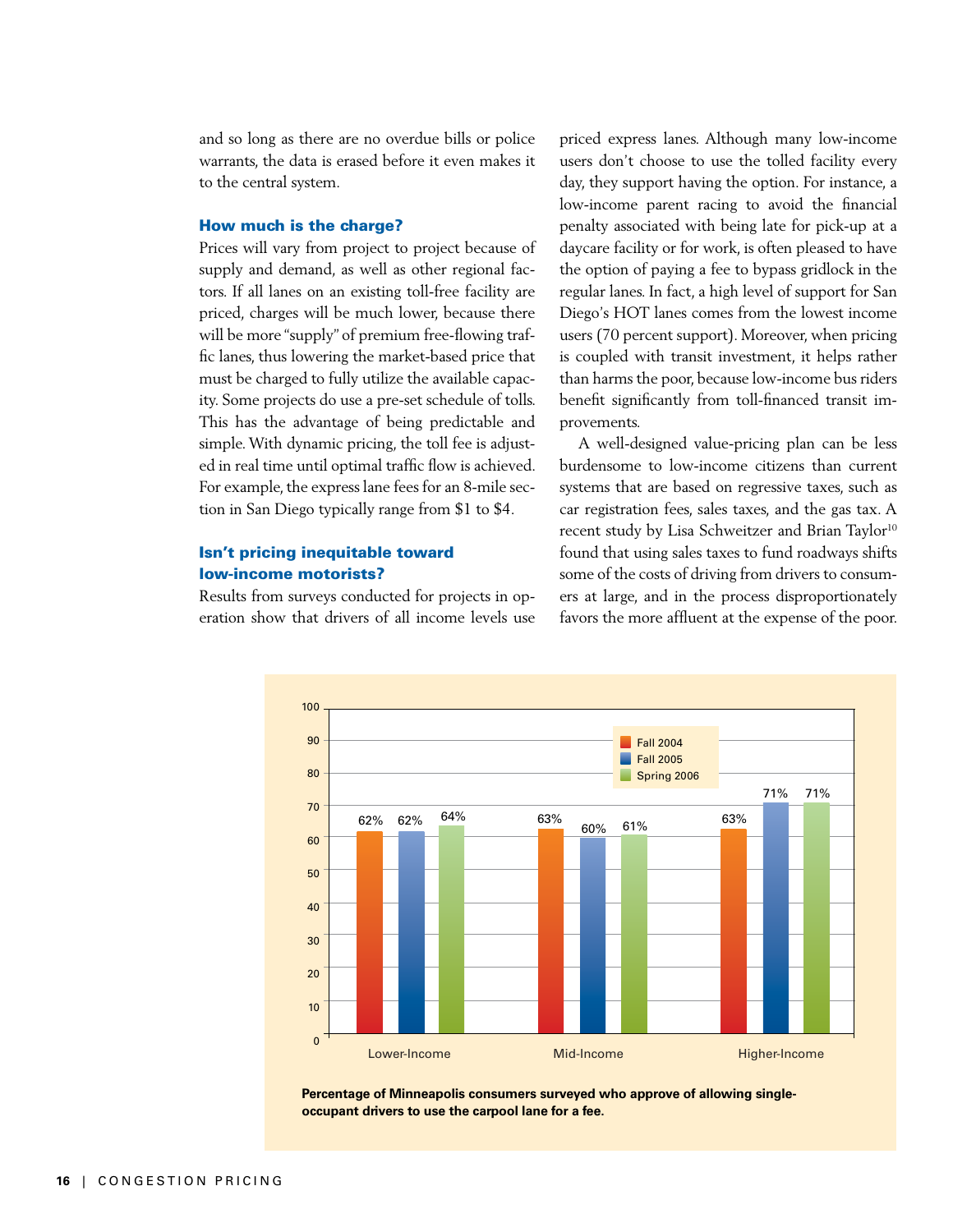Finally, with congestion pricing, toll discounts or credits can be provided to low-income individuals. For example, a proposal for pricing the San Francisco–Oakland Bay Bridge included life-line discounts for low-income motorists, alleviating concerns about affordability. The bridge also currently provides free service for carpool vehicles during rush hours. In New York, a cordon-pricing scheme that was under consideration in 2008 included income supplements for low-income motorists.

### Isn't congestion pricing "double taxation"?

Some argue that congestion tolls constitute a double tax because revenue from motor fuel taxes, other user fees, and general taxes have already paid for the costs of constructing roads. However, congestion tolls pay for a different set of costs, namely the economic costs of delay, pollution, and lost productivity due to congestion. The delays that vehicles impose on one another on congested highways temporarily balance demand and supply but only by deterring travelers (and shipments) whose time may be more valuable, while wasting large amounts of others' time. In addition, according to a 2005 study by the Ontario College of Family Physicians, congestion has significant health consequences. These include arthritis, asthma, back pain, high blood pressure, increased frequency of illness, headaches, stress, road rage, absenteeism, reduced job satisfaction, and overall life satisfaction.

Despite the magnitude of these costs imposed on others by rush-hour vehicle users, they are currently not charged for these costs. Thus, separate congestion charges are appropriate. Gas taxes paid by a motorist amount to just 2 cents per mile driven. To avoid the claim of "double taxation," gas taxes already paid can be tallied separately and reimbursed to the driver, as is already done for toll-road users in a few States.

### Won't adiacent free roads get more congested due to diverted traffic?

It is true that when toll rates are raised on toll ways, some drivers do divert to alternative toll-free routes. However, introduction of congestion tolls during rush hours will be accompanied by expansion of transit capacity and improved availability of carpooling options; thus, some solo drivers will use transit or carpool rather than divert to free roadways. Others may divert to off-peak or peak shoulder hours to take advantage of toll-free service or lower toll rates.

Rush-hour toll revenues may be used to pay for freeway widening or active traffic management, including, for example, expansion of peak-period capacity by using shoulders as travel lanes during rush hours.11 This will allow the expanded freeway to carry even more traffic, reducing traffic on parallel free arterials.

# Do people have flexibility to change the time when they travel?

On average, over half of peak-period drivers in metropolitan areas are not commuting.12 In other words, there is far more schedule flexibility than commonly understood. Moreover, the rise of the Internet, personal digital assistants and telecommuting are providing employees with unprecedented flexibility to work outside the four corners of their offices. Giving people the option and incentive to shift trip times even 30–45 minutes can significantly reduce congestion. It is expected that some employers would respond to congestion pricing by offering employees more work-schedule options.

# Will the public accept congestion pricing?

Public opinion surveys taken *prior* to implementation of congestion pricing have found that populations are about 70% opposed to congestion pricing. However, *after* congestion pricing is implemented and operating, rejection slips to about 30%. A study of public opinion surveys undertaken throughout the United States over the past few years found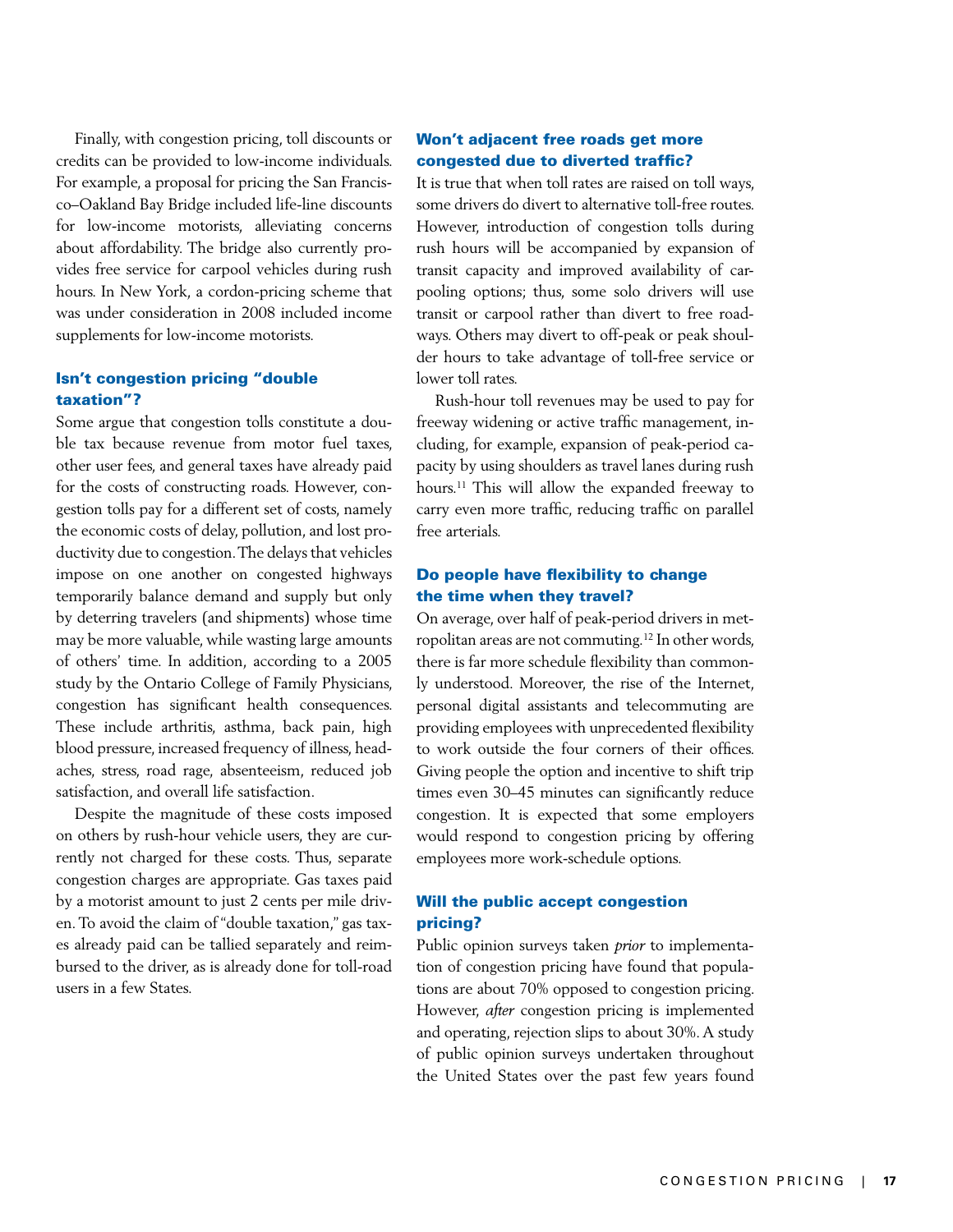that, if people are convinced that more funding is needed for transportation, they prefer tolls to taxes.13 With tolls, they see a direct relationship between what they pay and the service they get and feel reassured that their dollars are not being siphoned off for purposes unrelated to their travel.

# Will congestion pricing lead to privatization of highways?

By creating a revenue stream, congestion pricing may make public–private partnerships an option that states and local governments could consider. However, public agencies can and do operate many toll roads in the United States, and the London, Stockholm, and Singapore pricing projects are run by public agencies with contractual services provided by the private sector. Thus, public agencies could build, finance, and operate congestion-pricing projects. Privatization is not essential for successful pricing projects.

### Won't congestion pricing involve high costs for implementation and operation?

Although costs for administration, collection of tolls, and enforcement are higher for congestion pricing relative to other ways of generating revenue, the costs of the technology and telecommunications have been dropping over the past 20 years and are expected to drop further in the future. More important, however, these costs must *not* be compared with costs for other means to generate the same amount of revenue. Because the primary purpose of congestion pricing is to reduce congestion

and improve mobility, the more appropriate comparison is with other means of accomplishing the same level of mobility improvement. For example, adding a lane on a freeway to reduce congestion may cost as much as \$15 million per lane mile in metropolitan areas. The same amount of congestion relief may be achieved at much lower cost with congestion pricing.

# What effect will congestion pricing have on the quality of the environment?

Better environment has been one of the primary objectives of the Stockholm cordon congestion-pricing program. London took advantage of the reduced traffic volumes and reduced the amount of road space allocated for vehicles in order to increase pedestrian and bicycling amenities.

Stockholm, London, and Singapore all measured significant air quality improvements as a result of pricing. As noted by the Environmental Defense Fund, London reduced emissions of particulate matter and nitrogen oxides by 12 percent and fossil fuel consumption and carbon dioxide emissions by 20 percent in its central business district. Singapore's congestion pricing scheme prevents the emission of an estimated 175,000 lb of carbon dioxide each day, and Stockholm's congestion-pricing system has led to a 10–14 percent drop in carbon dioxide emissions in its central area. In addition, the indirect effect of public transportation expansion, made possible by the congestion charge revenues, has the potential to reduce all pollutants and sustain reductions over time.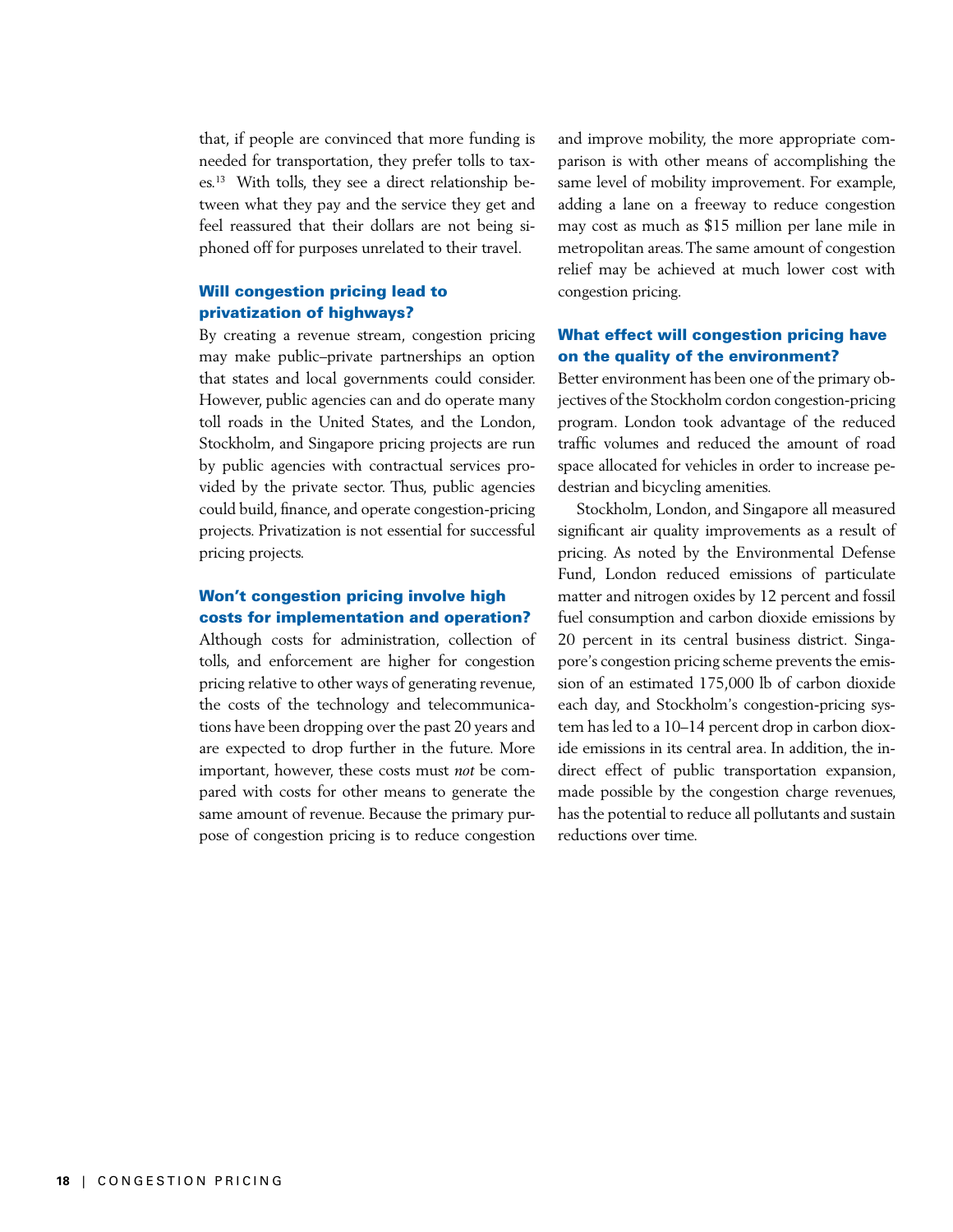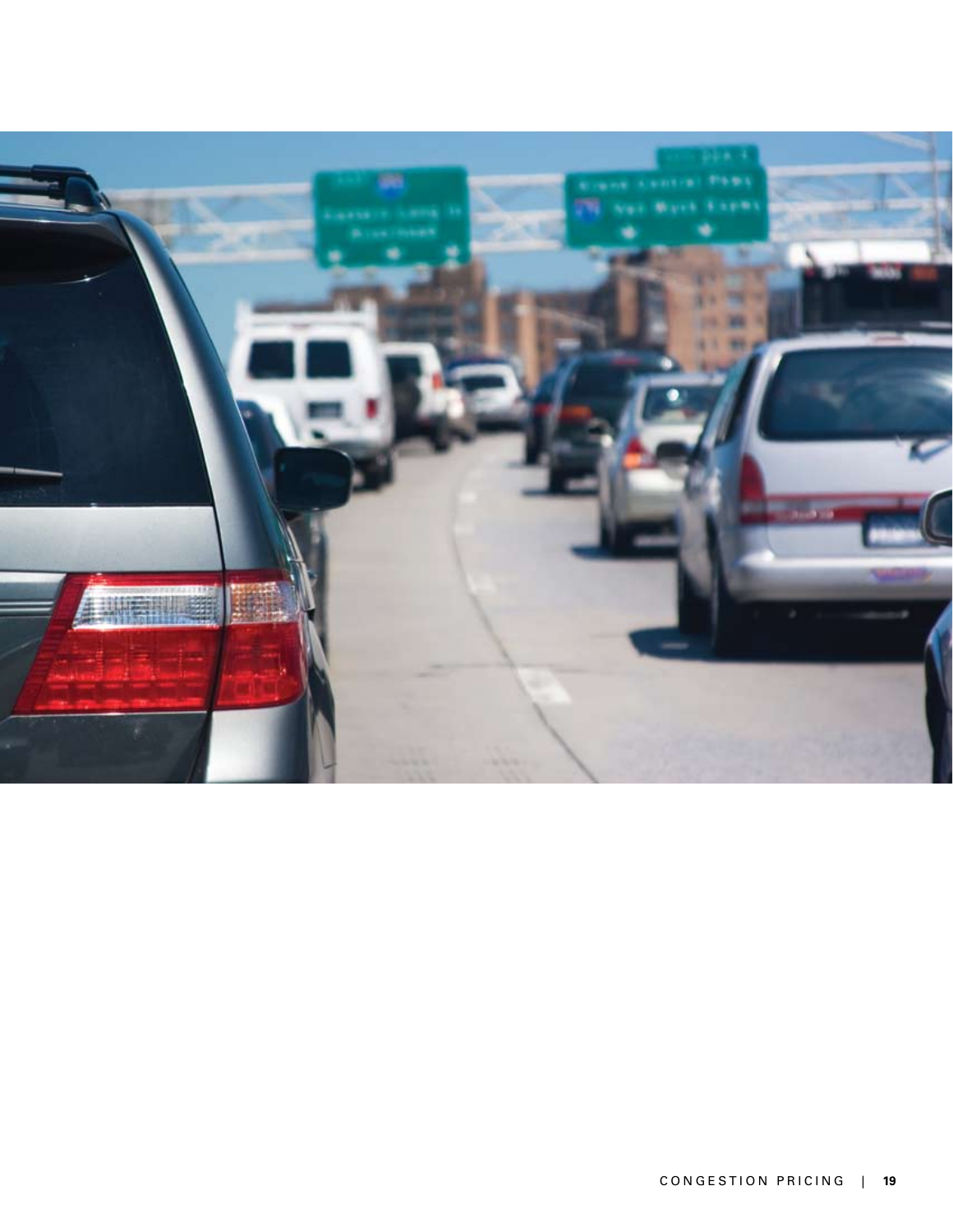# **References**

- 1. Texas Transportation Institute. (2007). *2007 Urban mobility report.* College Station, TX: Texas A&M University.
- 2. Federal Highway Administration. (2000). *Highway economic requirements system (HERS) report* (Tech. Rep. Vol. 4). Washington, DC. (Updated based on construction cost index.)
- 3. Berg, J. T., Kawada, K., Burris, M., Swenson, C., Smith, L., & Sullivan, E. (1999). Value pricing pilot program. *TR News,* 204, 3–10.
- 4. Sullivan, E. (2000, December). *Continuation study to evaluate the impacts of the SR 91 value-priced express lanes: Final report.* Retrieved November 3, 2008 from http://ceenve3.civeng.calpoly.edu/sullivan/ SR91/final\_rpt/FinalRep2000.pdf
- 5. Burris, M., Swenson, C., & Crawford, G. (2002). Lee County's variable pricing project. *ITE Journal,* 72, 36–41.
- 6. Whitty, J. (2007, November). *Oregon's mileage fee concept and road user fee pilot program: Final report.* Salem, OR: Oregon Department of Transportation.
- 7. Transport for London. (2007, July). *Central London congestion charging: Impacts monitoring* (Fifth Annual Report). Retrieved November 20, 2008 from http:// www.tfl.gov.uk./assets/downloads/fifth-annualimpacts-monitoring-report-2007-07-07.pdf
- 8. Beser Hugosson, M., Sjöberg, A., & Byström, C. (2006, December). *Facts and results from the Stockholm Trial.* Stockholm, Sweden.
- 9. Christainsen, G. B. (2006, Winter). Road pricing in Singapore after 30 years. *Cato Journal,* 26(1).
- 10. Schweitzer, L. A. C., & Taylor, B. (2008). Just pricing: The distributional effects of congestion pricing and sales taxes. *Transportation, 35*(6), 797–812.
- 11. DeCorla-Souza, P. (in press). Congestion pricing with lane configurations to add highway capacity. *Public Roads.*
- 12. Federal Highway Administration. (2007, August). *National Household Travel Survey (NHTS) briefs.*  Retrieved on November 3, 2008 from http:// financecommission.dot.gov/Documents/NHTS%20 Fact%20Sheet%20on%20Congestion%20and%20 Peak%20Travelers.pdf
- 13. Zmud, J. & Arce, C. (2008). *Compilation of public opinion data on tolls and road pricing* (NCHRP Report No. 377). Washington, DC: Transportation Research Board.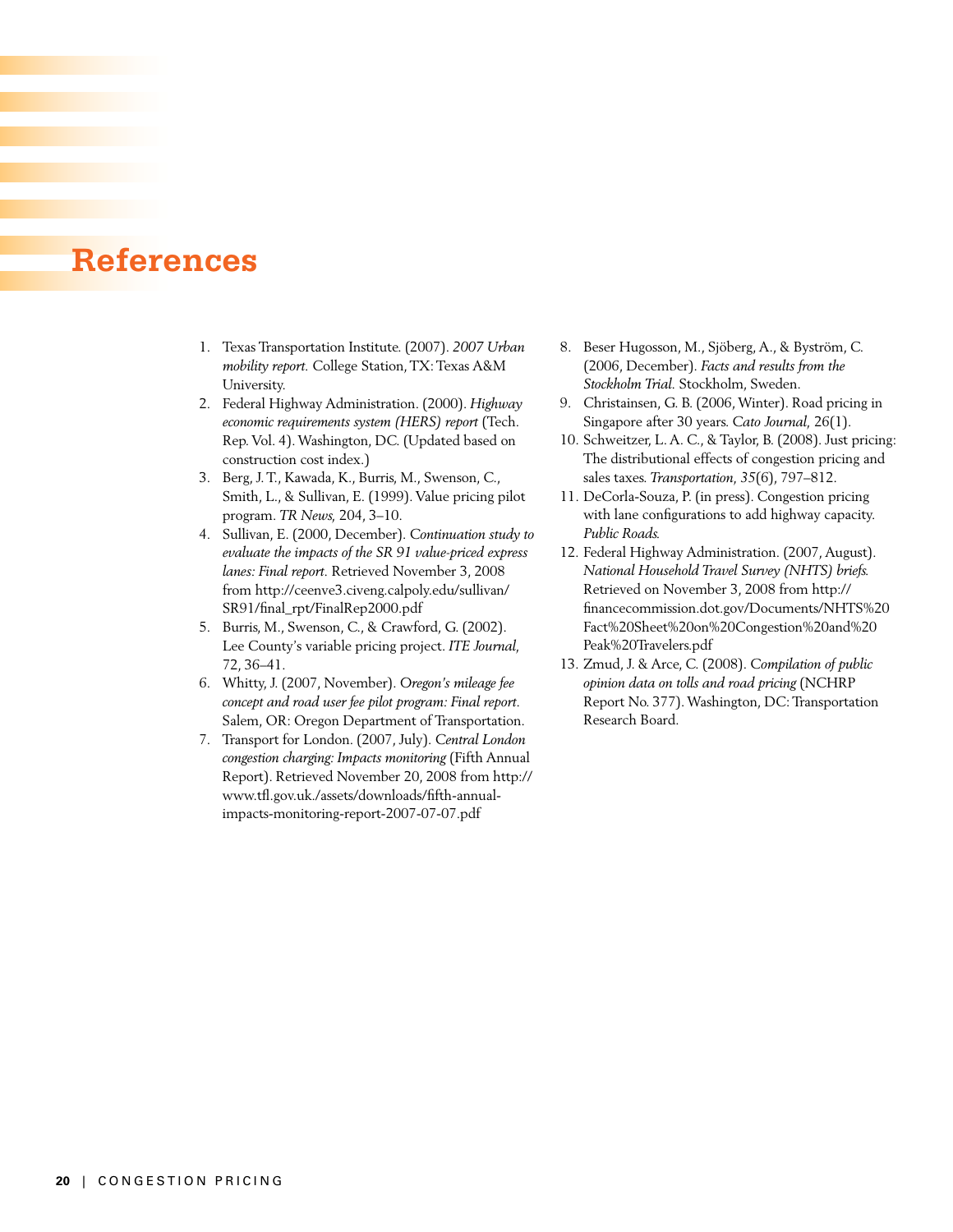### **For more information, contact:**

Patrick DeCorla-Souza Office of Innovative Program Delivery Federal Highway Administration Washington, DC 20590 Tel: 202-366-4076 E-mail: patrick.decorla-souza@dot.gov